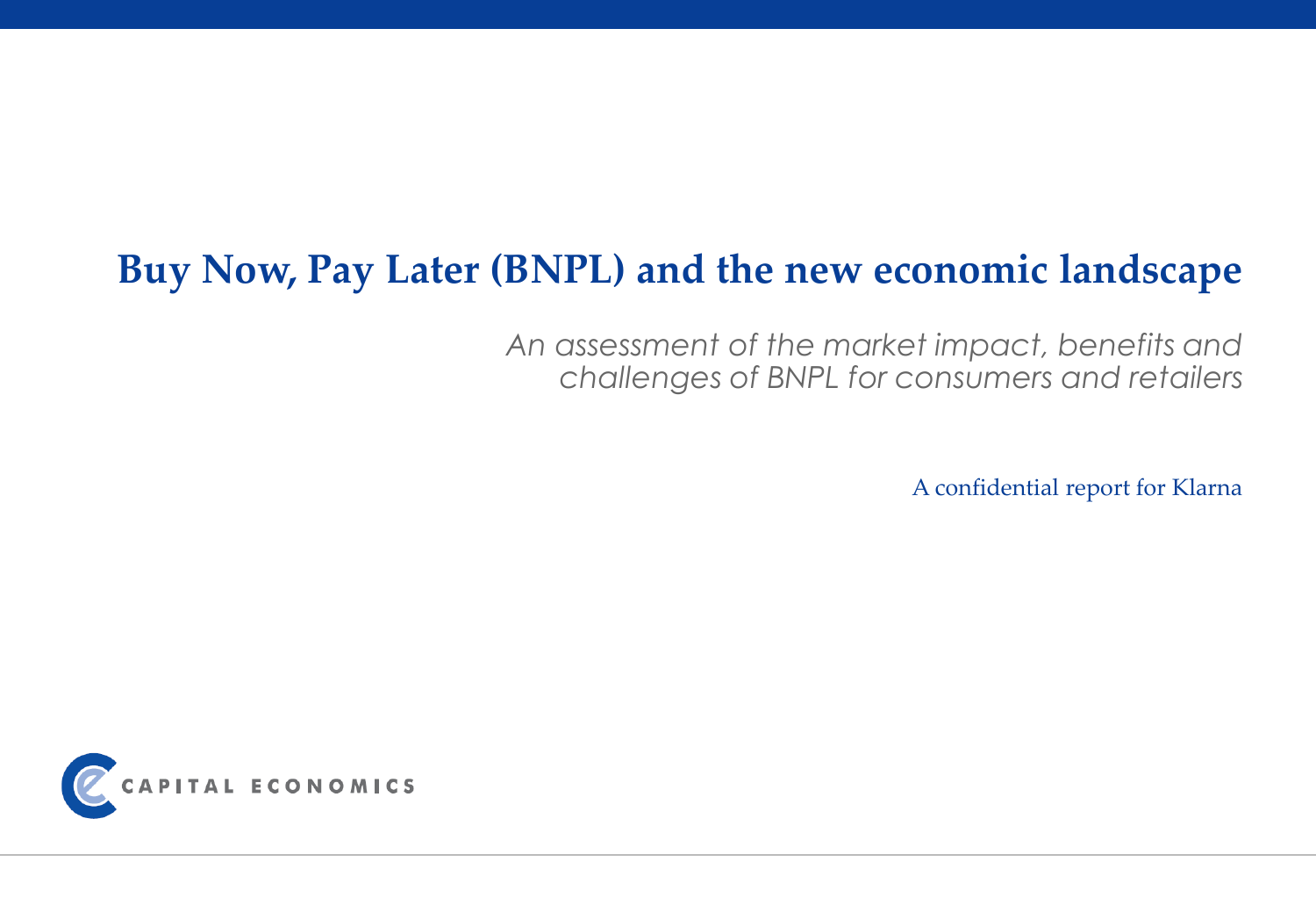### **March 2021**

Grant Colquhoun, Andrew Evans and Marie-Louise Deshaires



Disclaimer: This research has been commissioned by Klarna from Capital Economics, an independent macroeconomics research consultancy. The views expressed remain those of Capital Economics and are not necessarily shared by Klarna.

While every effort has been made to ensure that the data quoted and used for the research behind this document is reliable, there is no guarantee that it is correct, and Capital Economics Limited and its subsidiaries can accept no liability whatsoever in respect of any errors or omissions. This document is a piece of economic research and is not intended to constitute consumer advice or investment advice, nor to solicit dealing in securities or investments.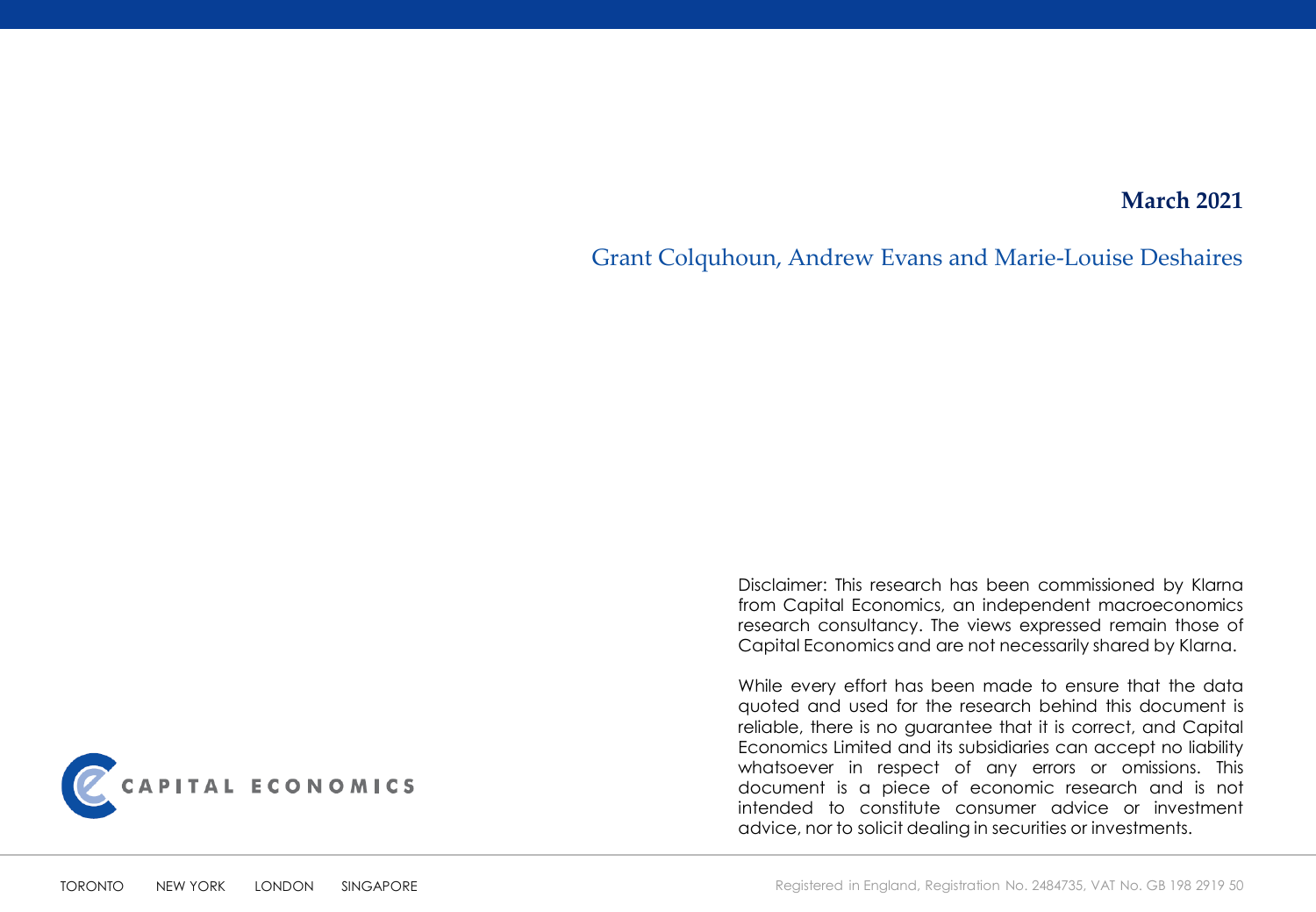### **Foreword**

#### **Consumers turn to BNPL for flexibility and security as retail readies for recovery**

As we stand here in early March, with spring in the air and the vaccine roll out reaching over 20 million people, there are at last reasons for the retail sector to be more hopeful.

Retail is vital for the UK economy; it is the largest sector for employment, with over 3 million jobs and generates £447 billion in turnover. But it will be a very different consumer who emerges onto the high street this spring.

For years, consumers have been gradually adopting online shopping in greater numbers and embracing new ways to make payments. In 2020 these trends went into overdrive. Online shopping leapt from 20% to 30% of overall retail sales and monthly credit card lending fell by 47% from £18 billion in February last year to a low of £10 billion in April. Overall, household savings increased to £300 billion last year compared to £100 billion in 2019.

Those consumers who have been able to increase their household savings and are still in relatively secure jobs will be vital to the recovery. But they will, rightly, be cautious. Now, more than ever, they will be looking for security, flexibility and ways to avoid unnecessary costs.

Increasingly, we see consumers turning to alternative payment methods like buy now pay later. Over 10 million people (one fifth of the UK's adult population) used BNPL to purchase goods online in 2020, with the payment method accounting for nearly 4% of online retail sales in 2020.

A primary reason for using BNPL is to better manage finances, with 64% of adults saying it has helped them do this.

To understand how people are using BNPL, we asked consumers to consider what they would have done had BNPL not been available at the time of purchase. About a third of purchases would have been made using an alternative form of credit, some of which would be higher cost. Capital Economics estimates that if customers had used credit cards instead of BNPL for their purchases in 2020 they would have paid approximately £76 million in interest fees.

A further third would have purchased without using credit at all, indicating that customers enjoy benefits other than deferring payment such as helping with returns. A further third of purchases would not have been made at all had BNPL not been available, perhaps because they were concerned about shopping with an unfamiliar retailer. 78% of respondents noted that the security provided by BNPL when buying from an unknown seller was 'fairly' or 'very' important when choosing to use BNPL.

While BNPL still only represents approximately 1% of total credit card transactions in the UK, it is undoubtedly set to continue on its path to growth. As use grows, the benefits accrued for consumers will also increase. But the BNPL industry must also address some of the challenges which affect all new and fast-growing sectors. One key factor is the entry into the market of an increasing number of new players and offers from older, established businesses. We must as a sector provide consumers with the information they need to make the right choices and ensure they are protected when things don't go according to plan.

At Klarna we are committed to working with the sector, the retail industry and also government and regulators to ensure that buy now pay later continues to provide consumers with low-cost, flexible and secure ways to pay.

Alex Marsh **Head of Klarna UK**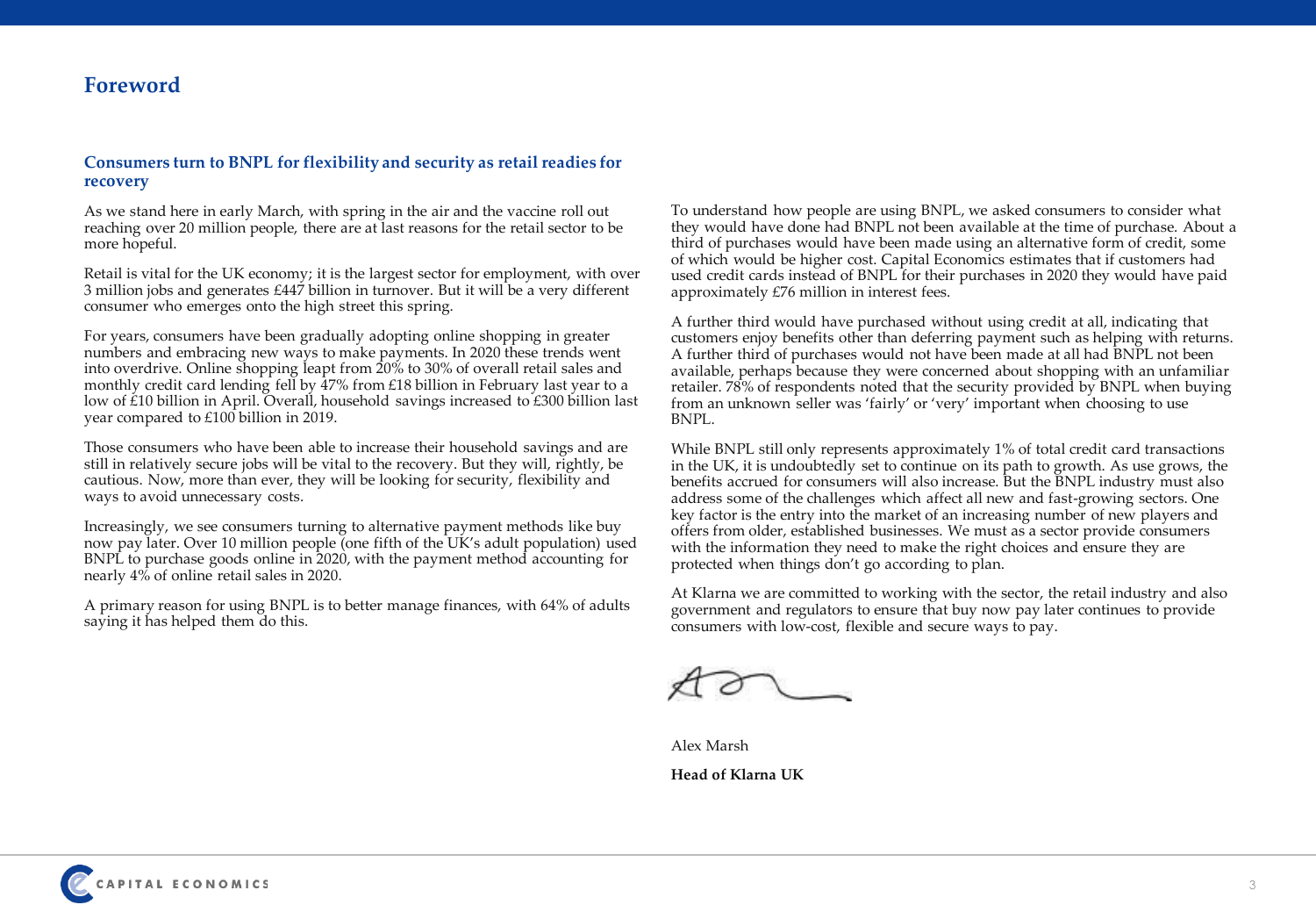### **Contents**

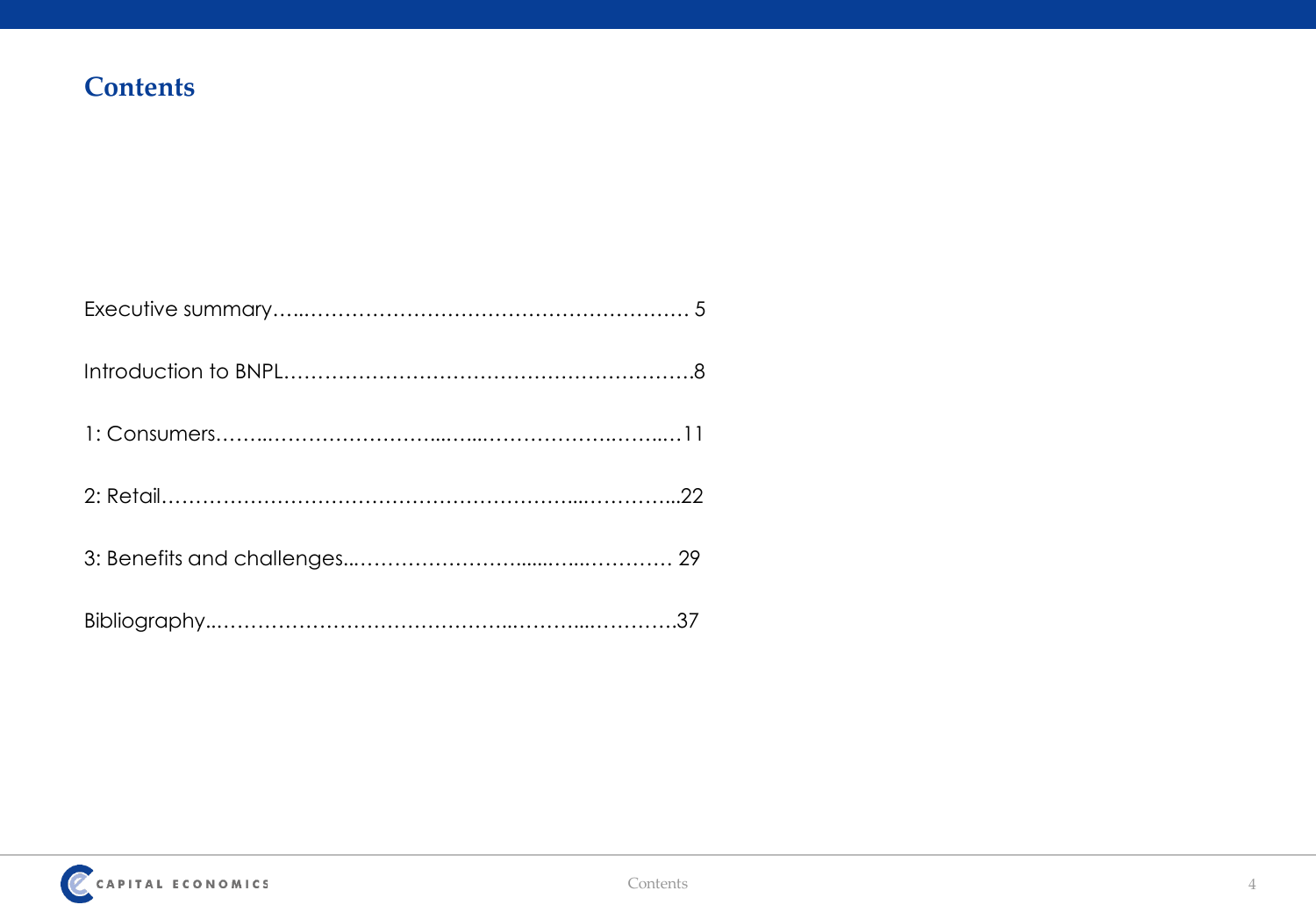### **Executive summary**

Capital Economics, an independent economics research consultancy, has been commissioned by Klarna to produce a report on the outlook for the UK economy and the scale, benefits and challenges of Buy Now, Pay Later (BNPL) options for consumers and retailers. BNPL services are not well defined or uniform; in this report we define BNPL as 'a type of credit payment that allows consumers to purchase goods online but pay for them either later or by instalments'. Where appropriate, we present figures for a subset of companies that fall within this definition.

Our key findings are:

### **The way consumers spend and save their money is changing**

- Employment and incomes have been sheltered by government policy from an enormous decline in the size of the economy. Unemployment will rise in 2021 as the furlough scheme ends but remain relatively low by past standards. That said, a return to normal working and wages will boost incomes for many which, along with accumulated savings, will see consumer spending lead the economic rebound.
- In aggregate, households' savings increased last year as incomes rose and spending fell sharply, equivalent to households saving about £300bn in 2020, compared to £100bn in 2019. Of course, not all households have been able to add to their savings and some have become more financially vulnerable as a result of the pandemic.
- Consumers are doing more of their spending online and this trend is set to continue; online sales comprised over twenty per cent of retail sales by the end of 2019 compared to under five per cent in 2006 and increased sharply in 2020 to over 30 per cent as a result of the pandemic.
- The use of cash is decreasing while the use of debit cards is increasing, and mobile and digital payments are becoming more popular.
- Consumer credit from sources other than credit cards has grown at an average of 9.3 per cent annually over the past decade compared to 5.5 per cent for credit card lending. Evidence suggests that younger consumers are becoming more reluctant to use credit cards and more willing to explore other options.
- One fifth of the UK adult population, or 10.4 million people, have used a BNPL service to purchase a good online in the past year. In total, we estimate that £4.1 billion was spent by consumers in the UK using a BNPL service in 2020, which represents 1.0 per cent of all retail sales excluding automotive fuel and 3.6 per cent of retail sales that were made online.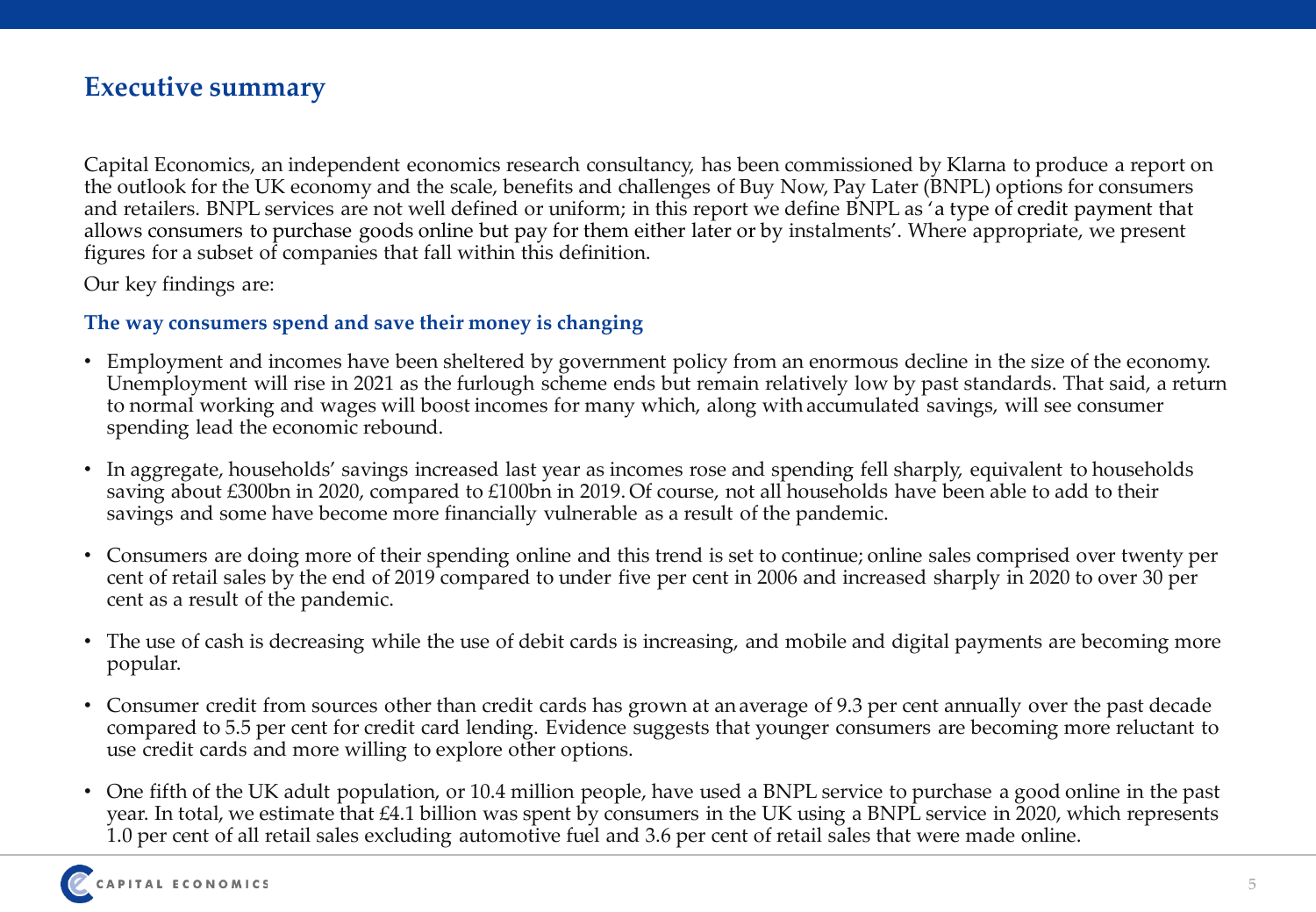### **Retailers face challenges from the pandemic and adapting to new consumer trends**

- The retail sector is a key sector for UK prosperity; retail provides jobs for over three million people and accounts for twelve per cent of the UK's total private sector employment.
- Fewer opportunities to eat out, more time spent at home and food retailers remaining open underpinned a four per cent increase in retail sales of food items in 2020. Prolonged closure of 'non-essential' stores contributed to non-food retail sales falling by thirteen per cent.
- Small businesses are vulnerable as a result of the pandemic, particularly once government support is withdrawn. Once the current moratorium on insolvencies ends on 31st March and other government support for businesses starts to be withdrawn, we expect the number of insolvencies to surge. The latest Small Business Index from the Federation of Small Business suggests that, without further support, 250,000 small businesses are set to fold in the next year.
- Retailers face a changing landscape in terms of spending patterns. Social distancing measures and lockdowns kept shoppers away from high streets, leading to a 32 per cent increase in online retail sales in 2020 as a whole.
- As more people spend online, methods of payments are changing with increasing use of smartphones, contactless cards, mobile wallets and mobile banking. Retailers can increase choice for consumers by offering BNPL options and transfer the risk of late or non-payment to the BNPL provider.
- Electrical and technology goods were the most common BNPL purchases since the start of COVID-19, while fashion and home and garden purchases were also popular.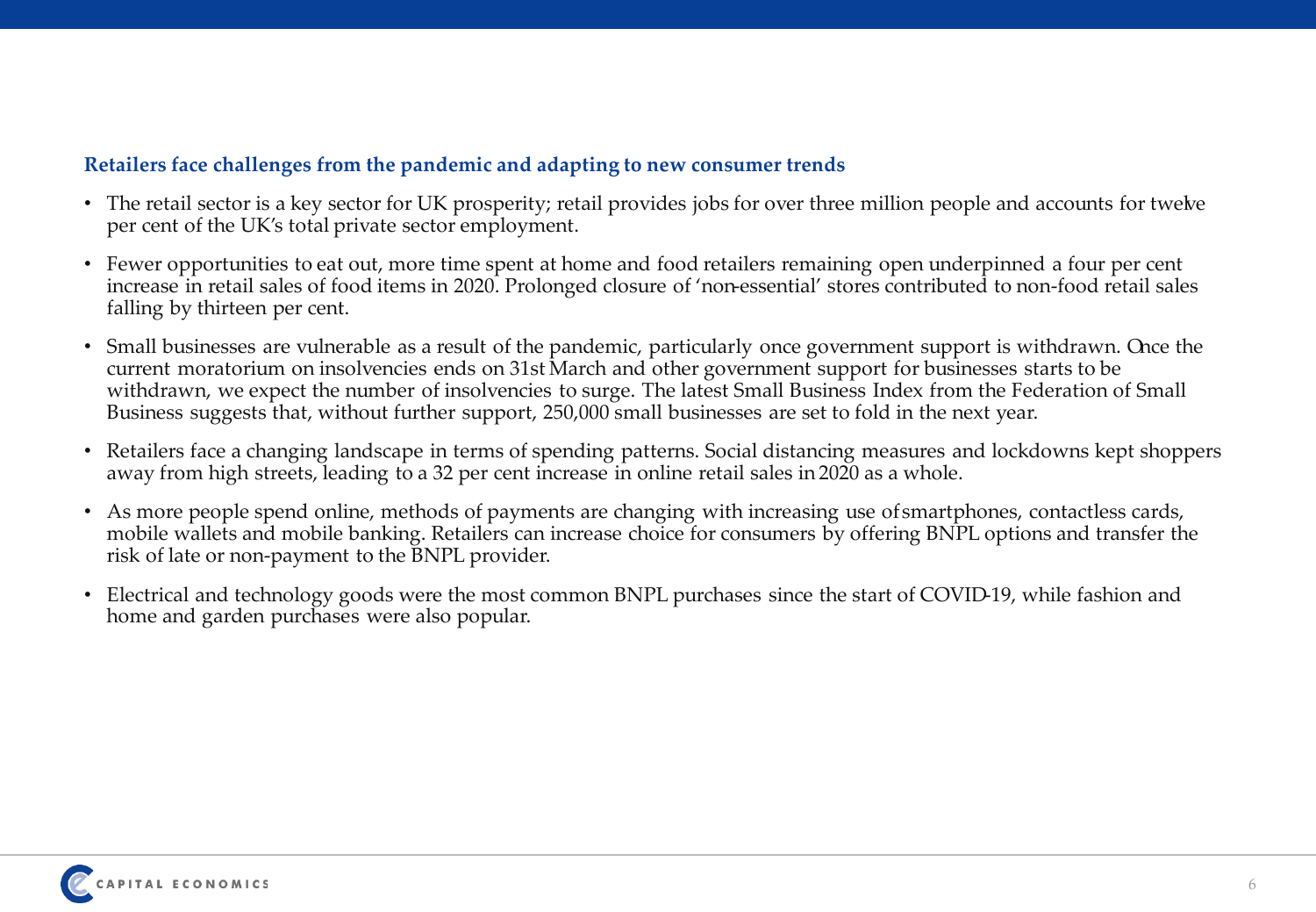### **There are benefits to BNPL and challenges to address**

- 78 per cent of UK consumers that have used BNPL services identified a flexible return policy and the security it provides when buying from unknown sellers as 'very important' or 'fairly important' in their purchase decision.
- 81 per cent UK consumers that have used BNPL services identified ease of use as 'very important' or 'fairly important' in their purchase decision, while the figure was 71 per cent for deferred payment.
- 64 per cent of adults that have previously used a BNPL service thought it had helped them manage their finances 'a lot' or 'a little'.
- Two thirds of the value of purchases made through BNPL in the past year would have been made regardless of the option to defer payment through a BNPL service. Around one third would have been made without using any other source of credit, suggesting that these customers use the service to enjoy the benefits that it provides but have no financial necessity to doso. A further one third would have been made using means including other types of credit and borrowing from friends and family.
- Credit cards are the most common alternative to BNPL services; equivalent spending on credit cards could lead to £76 million of interest charges for consumers.
- As with traditional credit providers, BNPL providers face challenges in terms of appropriately managing credit risks. Meanwhile, BNPL providers need to manage the risks to retailers that come with evolving payment and credit options including the different approaches to transparency, fees, payment cycles and consumer protection.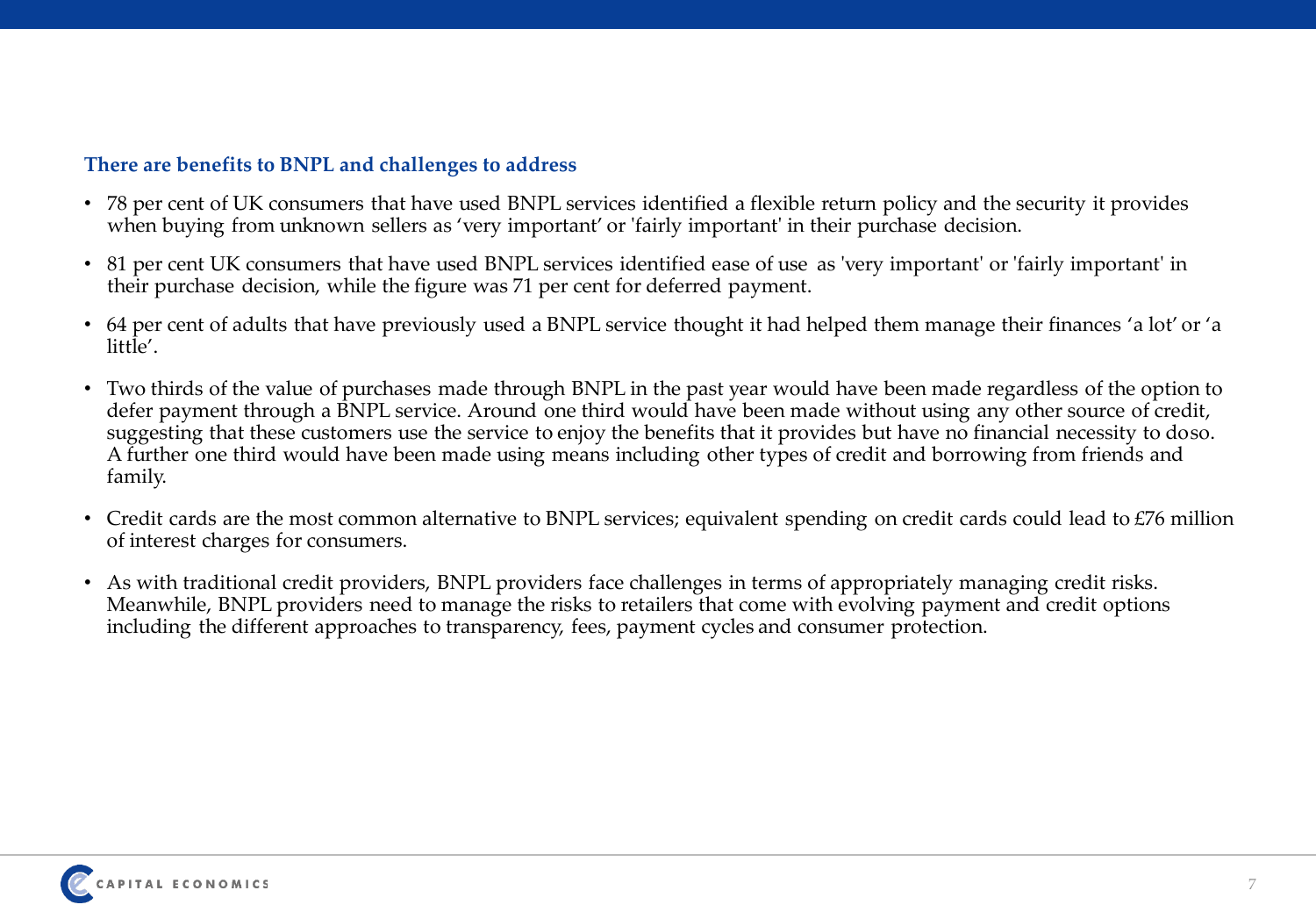# **Introduction to BNPL**

**In this section we outline the BNPL business model and how we refer to BNPL in this report.** 

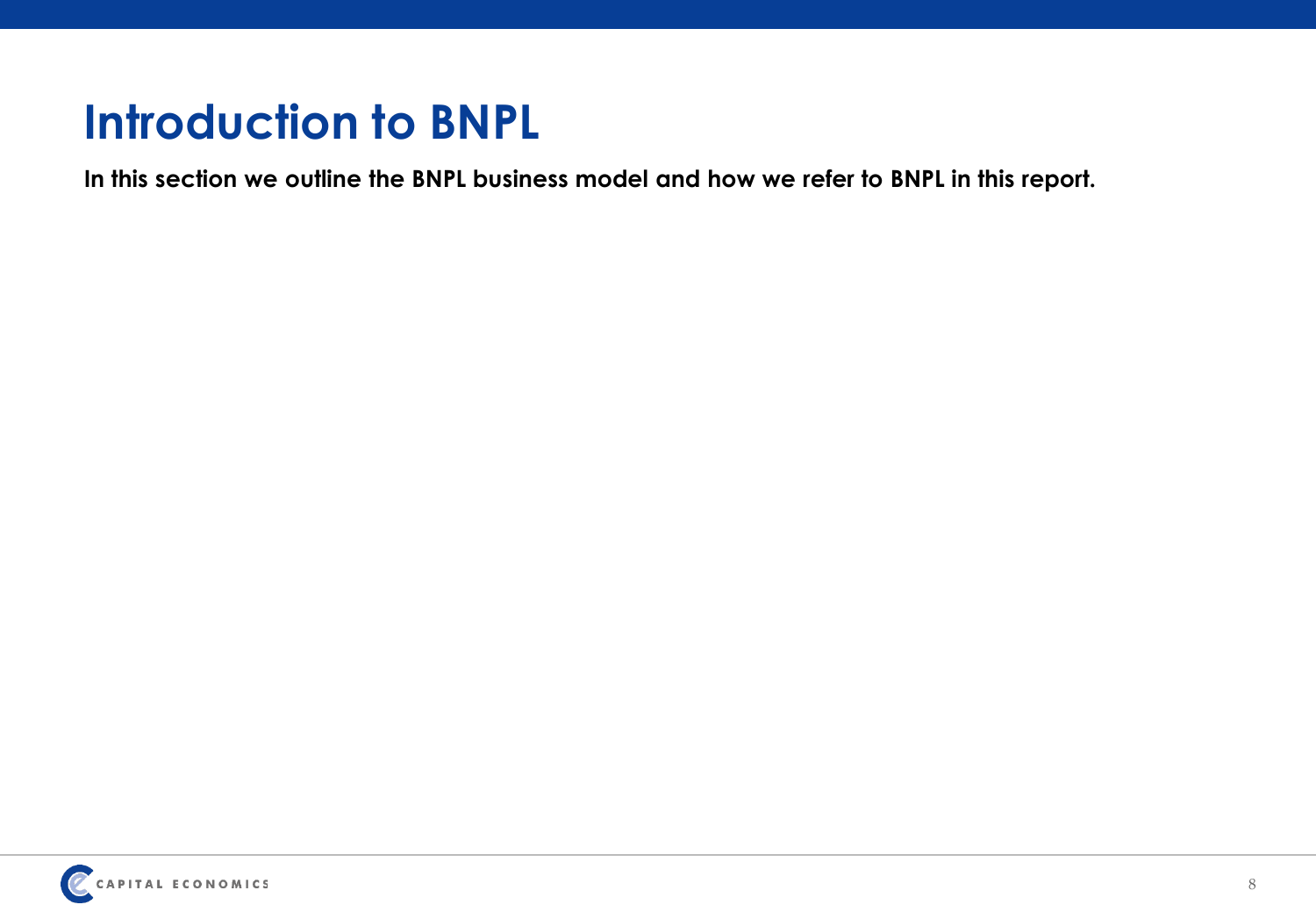### **New 'Buy Now, Pay Later' services have emerged as an option for consumers**

### **Buy Now, Pay Later is a new way to purchase goods online**

In recent years a new payment method has emerged which allows consumers to make online purchases at selected retailers with a deferred payment, usually with zero interest. It is known as 'Buy Now, Pay Later' (BNPL). Retailers partner with a BNPL provider and customers can select the option at checkout. Provided that the customer qualifies through a real-time eligibility check, the finance provider then transfers funds to the retailer. The retailer pays a fee for the service.

There is not a uniform definition of BNPL services and providers offer lending with different eligibility criteria, terms and fees. However, there are some characteristics that are generally shared across the market:

- Easy/quick to use at point of sale with real time eligibility checks
- Items can be tried and returned without upfront payment
- Interest free credit if repayments are made on time
- Repayments either in full or split in instalments over a period generally between 4 and 8 weeks
- Purchase value and total credit limits imposed on customers

### **BNPL providers aggregate demand to offer zero or low rates**

The idea behind the business model is that by aggregating demand, BNPL providers can borrow at low rates to lend on a short-term basis. Providers provide credit for relatively low value items using technology to determine eligibility and credit limits in real time. Retailers get paid upfront from BNPL providers the price for the good, minus fees. They are not taking credit risks nor are they bearing the administration costs of running a loan programme. Meanwhile, consumers get a convenient method of spreading payments for online purchases without incurring interest charges.

**Summary of BNPL process**

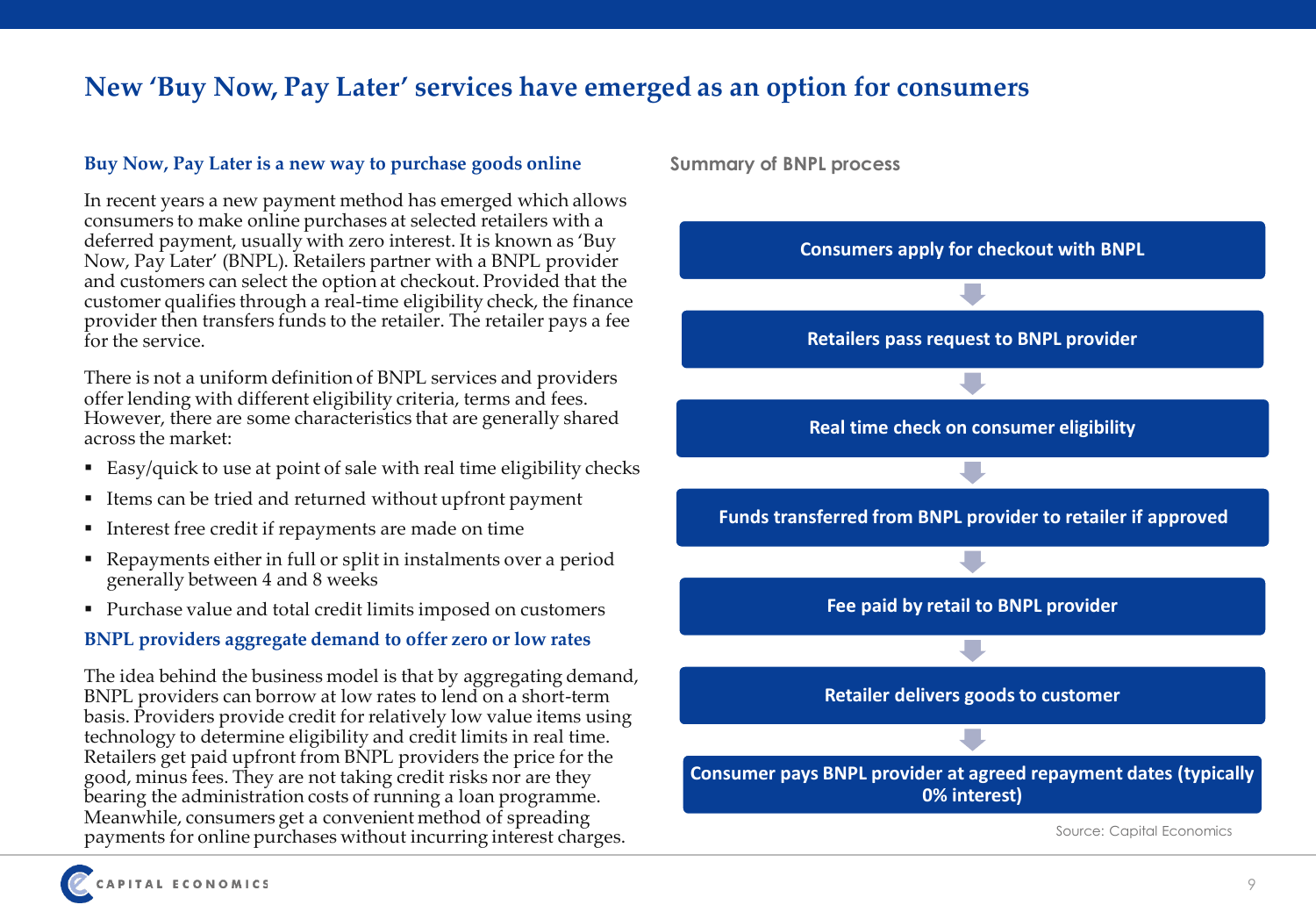### **There are a variety of BNPL providers**

### **Defining the BNPL market in the United Kingdom**

In this report we focus on BNPL companies which generally adhere to the characteristics described on page nine. Much of the analysis contained in this report is based on a survey of GB consumers conducted by YouGov in January 2021. In that survey, BNPL was defined as 'a type of credit payment that allows consumers to purchase goods, but pay for them either later or by instalments (e.g. Klarna, Clearpay, etc.)'. Given that regional differences in results were relatively small, we have assumed throughout the report that GB averages apply to Northern Ireland to scale up to the UK.

It is possible that within this definition some payment options are captured that do not meet some of the characteristics laid out on page eight. As such, we have also reported on aggregated responses from consumers that had used one of what we believe to be the key players in the UK BNPL market: Klarna, Clearpay, Laybuy, Openpay and Zip. Where appropriate, we present these data against the aggregation of all responses which include responses for which the consumer did not know which provider they had used or had identified the provider as 'other' when presented with the five options above. There are a number of other start-ups and new entrants in the market trying to gain market share. We present an aggregated picture of 'BNPL' spending. However, we recognise that the market is not uniform and even within the key players identified there are some key differences in the products and services offered including:

- Terms of repayment including length of repayment period
- Eligibility criteria
- Consumer protection
- Whether charges and fees for late or missed payments are imposed and the scale of these



**Number of app downloads of selected BNPL providers, United Kingdom, million, January-July 2020**

Sources: Capital Economics and Finder. Note: Definition of BNPL used by Finder is 'a service that allows consumers to shop online and place and receive orders while paying for them later'

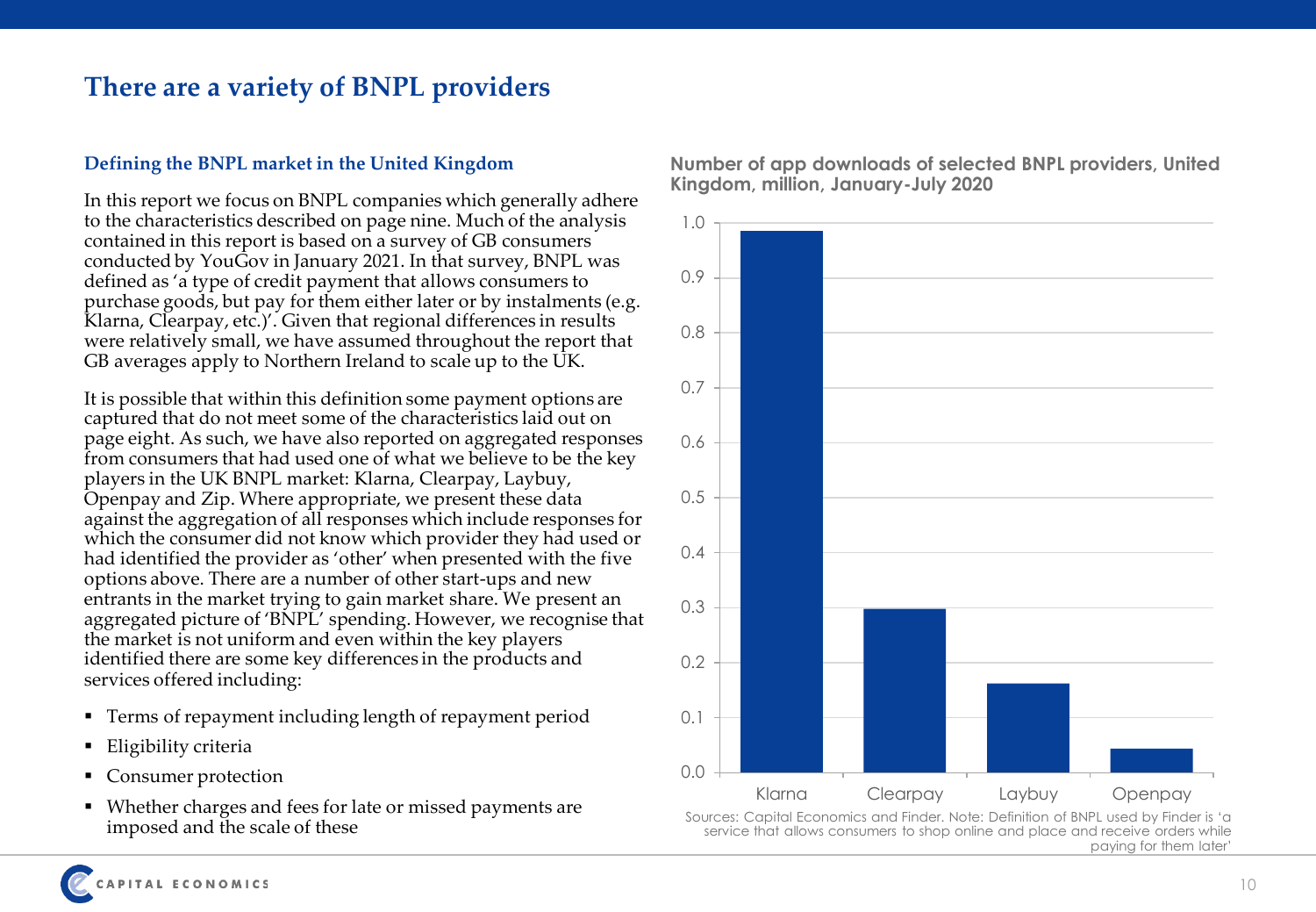# **1: Consumers**

### **In this section we assess how BNPL fits into consumers' changing preferences for payment options and credit in the UK in the context of the impact of the COVID-19 pandemic.**

- **Employment and incomes have been sheltered by government policy from an enormous decline in the size of the economy. Unemployment will rise in 2021 as the furlough scheme ends but remain relatively low by past standards. That said, a return to normal working and wages will boost incomes for many which, along with accumulated savings, will see consumer spending lead the economic rebound.**
- **In aggregate, households' savings increased last year as incomes rose and spending fell sharply, equivalent to households saving about £300bn in 2020, compared to £100bn in 2019. Of course, not all households have been able to add to their savings and some have become more financially vulnerable as a result of the pandemic.**
- **Consumers are doing more of their spending online and this trend is set to continue; online sales comprised over twenty per cent of retail sales by the end of 2019 compared to under five per cent in 2006 and increased sharply in 2020 to over 30 per cent as a result of the pandemic.**
- **The use of cash is decreasing while the use of debit cards is increasing, and mobile and digital payments are becoming more popular.**
- **Consumer credit from sources other than credit cards has grown at an average of 9.3 per cent annually over the past decade compared to 5.5 per cent for credit card lending. Evidence suggests that younger consumers are becoming more reluctant to use credit cards and more willing to explore other options.**
- **One fifth of the UK adult population, or 10.4 million people, have used a BNPL service to purchase a good online in the past year. In total, we estimate that £4.1 billion was spent by consumers in the UK using a BNPL service in 2020, which represents 1.0 per cent of all retail sales excluding automotive fuel and 3.6 per cent of retail sales that were made online.**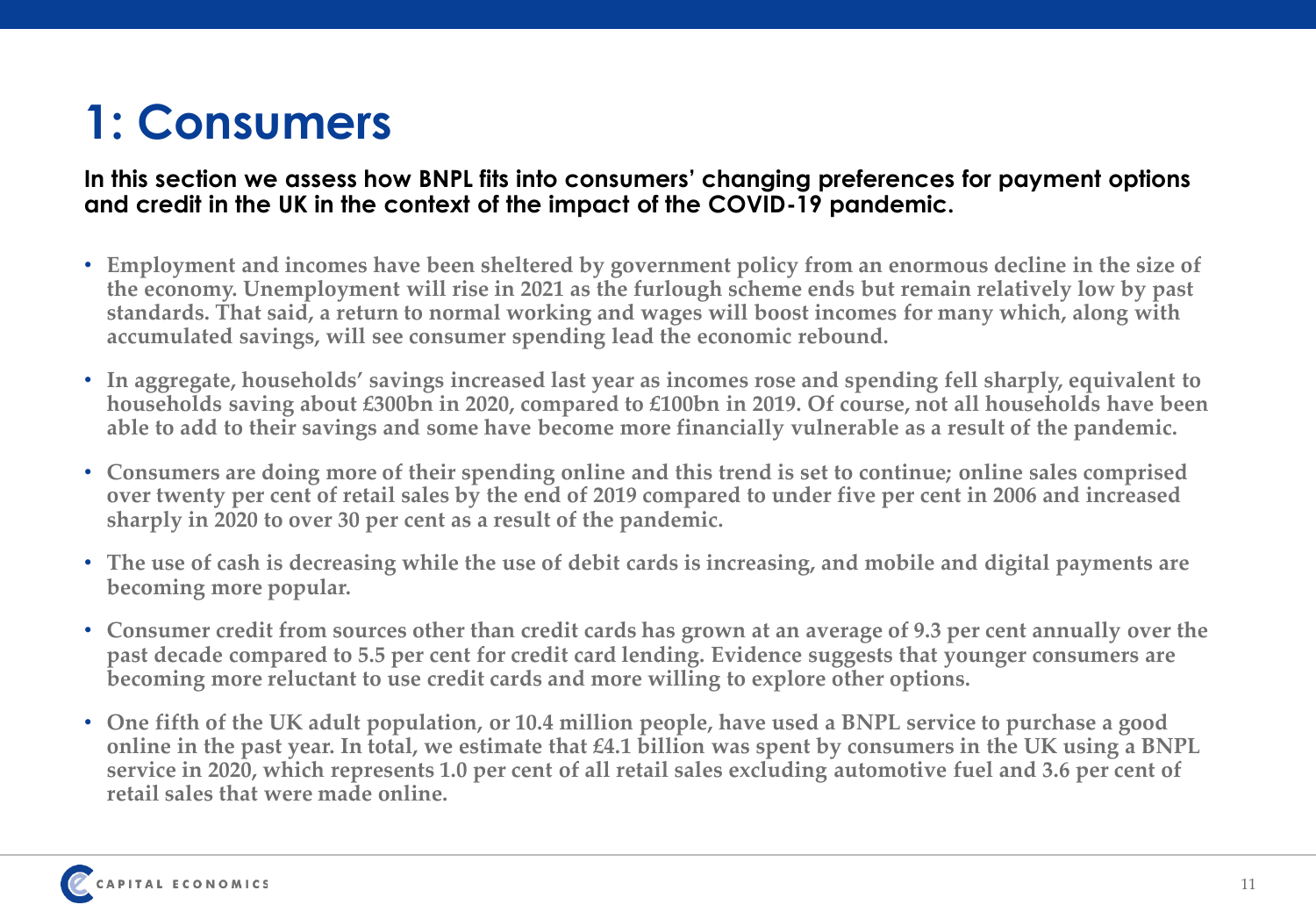### **The labour market has been sheltered from an enormous decline in the size of the economy**

The COVID-19 pandemic meant that 2020 was an unprecedented year for the UK economy. The economy shrank in size by a record 25 per cent between February and April as the virus outbreak developed. This decline was more than three times the size of the contraction in the whole of the global financial crisis. After a rapid rebound over the summer when virus-related restrictions were eased, renewed lockdowns late in the year meant that the economy finished 2020 about nine per cent smaller than it started it.

Workers have been sheltered from the worst of the downturn by the government furlough scheme and income support grants. Employment has fallen by just 1.7 per cent and unemployment risen to a relatively modest 5.0 per cent. The economic downturn kept inflation below one per cent for most of last year. With the exception of the April to June period, average earnings growth has been in excess of inflation, boosting workers spending power in real terms.

**CPI inflation and nominal average earnings, year-on-year Employment, millions, and the unemployment rate\*, per cent change, per cent**



**Real gross domestic product, index, 2016 = 100**



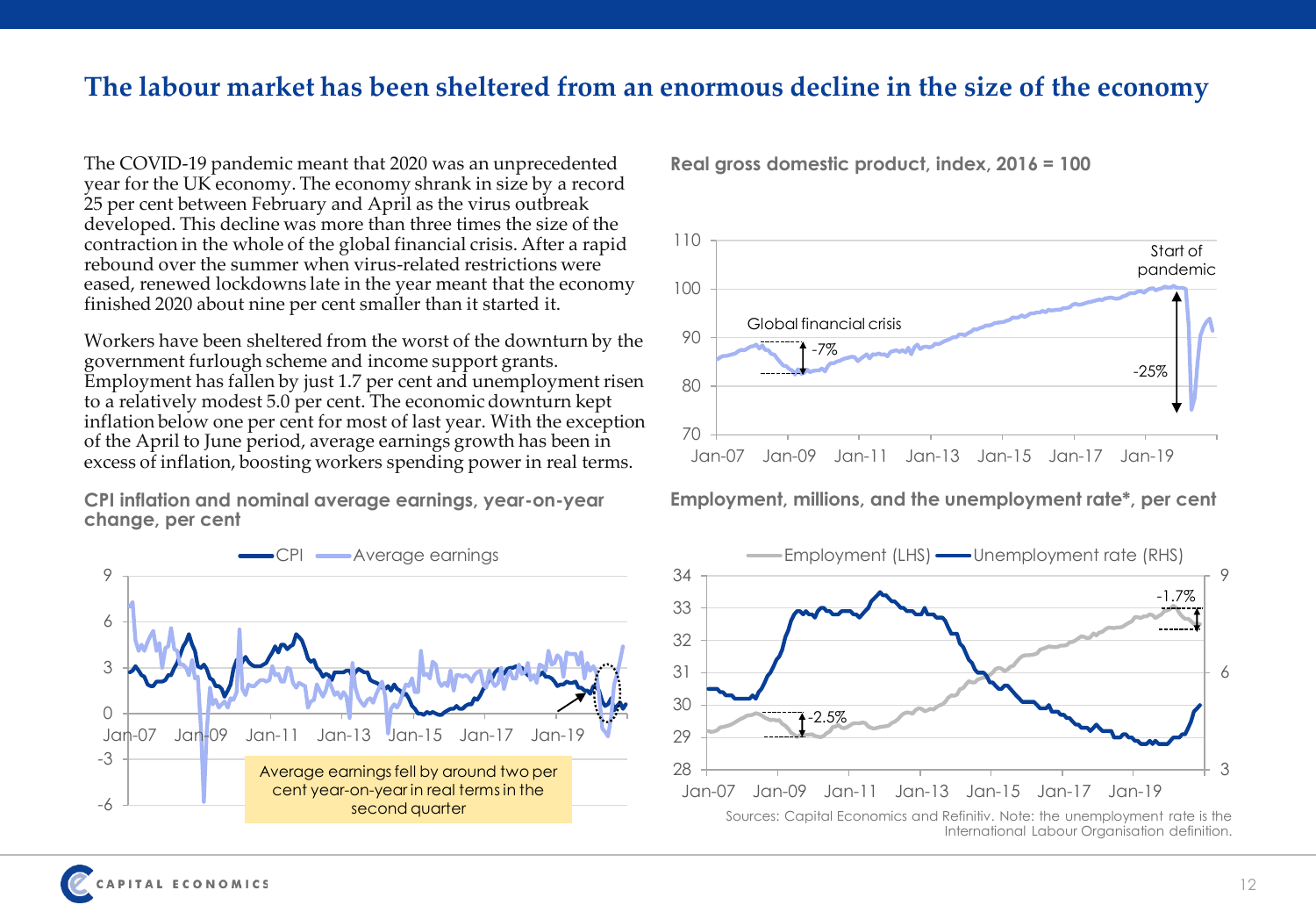### **Fiscal and monetary policies are likely to remain loose over the next couple of years**

Since the start of the pandemic, the government has announced direct support for the economy worth £285bn (fourteen per cent of GDP), which is large by the standards of most other European countries. The support provided along with the impacts of the economic downturn on tax revenues and government spending have blown a hole in the public finances. Government borrowing in the 2020/21 financial year of nearly twenty per cent of GDP will be the highest since the Second World War. However, we expect the economic rebound will return the public finances to a sustainable position without the need for tax hikes or spending cuts.

If inflation and the economy perform as we expect, the Bank of England should leave its policy interest rate at 0.1 per cent for some time. This will help keep market interest rates at historically low levels. The upshot is that mortgage rates are also likely to remain subdued, supporting consumers discretionary spending power.

Public sector net borrowing, excluding banks, as a share of Bank rate and gilt yields, per cent **gross domestic product, per cent**



**Direct policy support in response to the COVID-19 crisis, share of gross domestic product, including measures up to 2023, per cent**



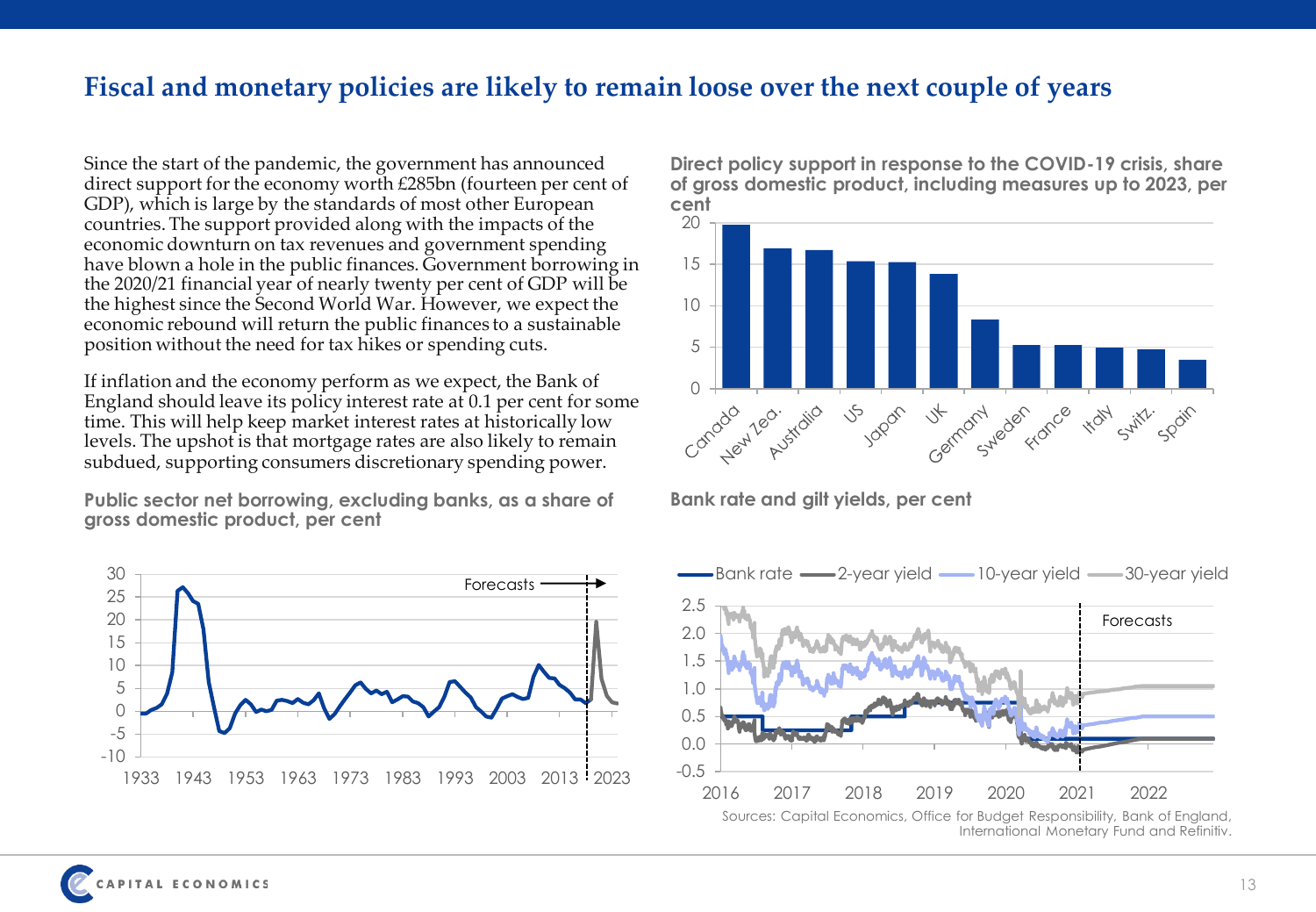### **Labour market will weaken this year as furlough scheme ends, then recover with GDP**

The impressively small fall in employment compared with the slump in GDP in 2020 is a testament to the success of the government's furlough scheme. If many COVID-19 restrictions stay in place until June, as we expect, there may be lingering policy support for jobs after the extended furlough scheme ends on 30th April.

Once the government's support for the job market expires, though, employment will need to fall back in line with GDP. We expect the 1.7 per cent fall in employment so far to turn into a 3.0 per cent fall by July, a total decline of one million. Beyond July, employment should spring back in line with the recovery in activity, as the reopening of the economy allows demand for labour to recover. We expect a rise in the jobless rate from 5.0 per cent in November to a peak of about 6.5 per cent by the end of 2021, before falling back to 5.0 per cent by the end of 2022.

**Number of people on furlough scheme, million**



**ILO unemployment rate, per cent**



**Employment, million, and gross domestic product, £ million, in the United Kingdom**

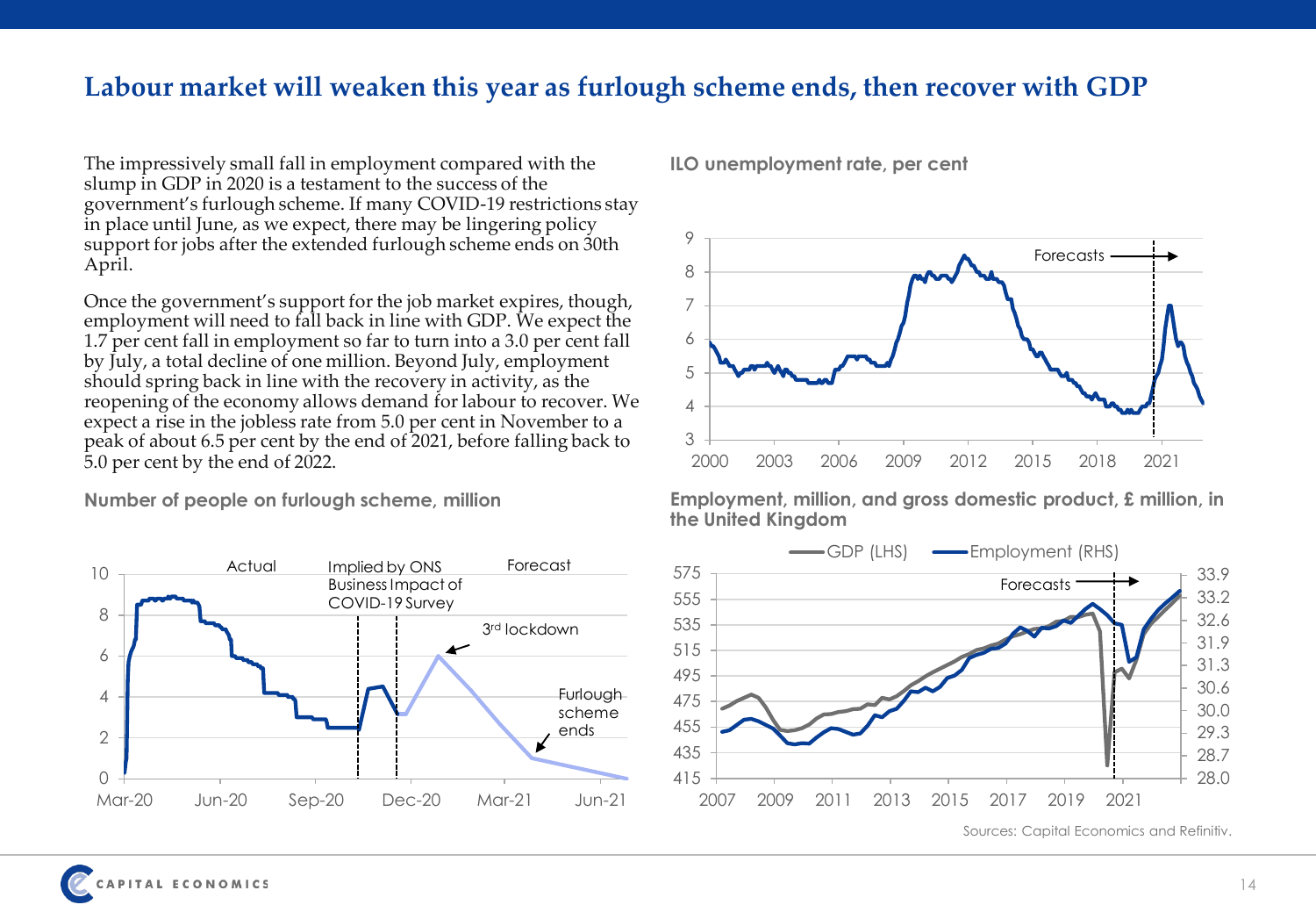### **Rising incomes and accumulated savings for some will see consumers lead the economic rebound**

#### **Households' savings surged to £300 billion over past year**

In aggregate, households' savings increased last year. Thanks to the unprecedented government support, which has focused on household incomes, nominal average earnings probably rose by 1.4 per cent in 2020, while spending fell sharply. As a share of income, savings grew sharply to 27.4 per cent in the second quarter of 2020 and due to the third lockdown may still be almost 20 per cent now. That's equivalent to households saving about £300bn in the past year, compared to £100bn in 2019. Indeed, the amount of cash households are holding in their bank accounts has risen by more than £120bn since February 2020. If households spent all that £120bn, it could boost GDP by around six per cent.

As employees come off the furlough scheme, most will return to their previous jobs and their previous salaries, boosting average wages. This rise in spending power should offset the drag on real incomes from those that lose their jobs. In 2022, employment growth should strengthen but the rise in real wages is likely to slip back. The upshot is that households' disposable incomes could rise in real terms by 2.5 per cent in 2021 and by about 1.2 per cent in 2022.

### **Not all households have been able to build savings**

Of course, not all households have been able to add to their savings. Job losses have been concentrated in the lowest-paid sectors, such as restaurants and events. Higher debt levels amongst low income households may mean that consumption doesn't rebound as much as the large pool of savings imply. However, on aggregate at least, consumers' finances are looking healthier than before the crisis. Overall, households are in a good position to quickly ramp up spending on services once COVID-19 restrictions are eased. Admittedly, this will be partly offset by less spending on goods, so retail sales growth may tail off. But consumer spending in aggregate will still lead the recovery and be back to its pre-crisis level in early 2022.

**Household saving ratio, share of disposable income, per cent**



**Gross domestic product components, Q4 2019=100**



Sources: Capital Economics and Refinitiv.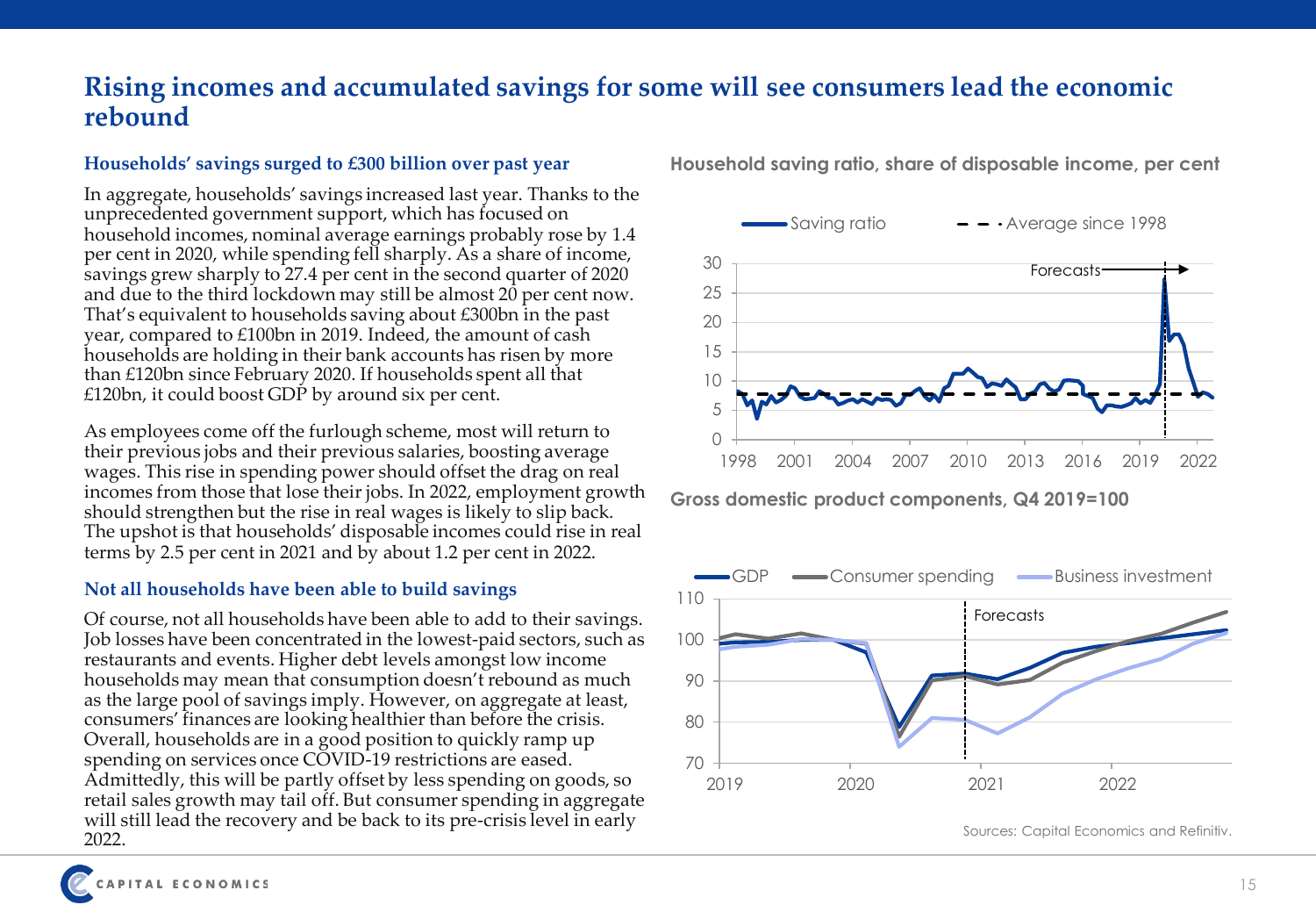### **Consumers are increasingly spending online and use of cash is falling**

### **Online sales continue to increase as a share of total sales**

The share of sales made online in the United Kingdom has been on an upward trend for the past fifteen years; online retail sales comprised over twenty per cent of retail sales by the end of 2019 compared to under five per cent in 2006.

During the COVID-19 pandemic, social distancing measures and lockdowns have kept people away from the high streets. This has boosted online shopping with online sales as a share of total sales rising sharply to over 30 per cent during 2020. While some of the recent increase in online sales will be reversed as things go back to normal, online sales will continue to make up a higher share of retail sales than before. The fallout from the pandemic is likely to mean that people continue to work from home more and make greater use of technology both in the workplace and at home.

A report by Worldpay states that the UK's e-commerce market is currently the third largest in the world and they expect it to grow by 37 per cent by  $2024.<sup>1</sup>$ 

#### **The use of cash has been on a downward trend since well before the pandemic**

The number of cash withdrawals in the United Kingdom has been on a downward trend since 2012, falling by 24 per cent between 2012 and 2019. The data from LINK show that there have been sharper falls since the onset of the pandemic and the associated lockdowns. The volume of ATM transactions fell by around 50 per cent between February and April 2020 during the first lockdown and levels in January 2021 remain almost 50 per cent below the volumes seen in the same month a year earlier.

**United Kingdom online sales as a share of total retail sales, per cent**



**Total cash withdrawal volumes, United Kingdom, millions**



Sources: Capital Economics, Office for National Statistics and LINK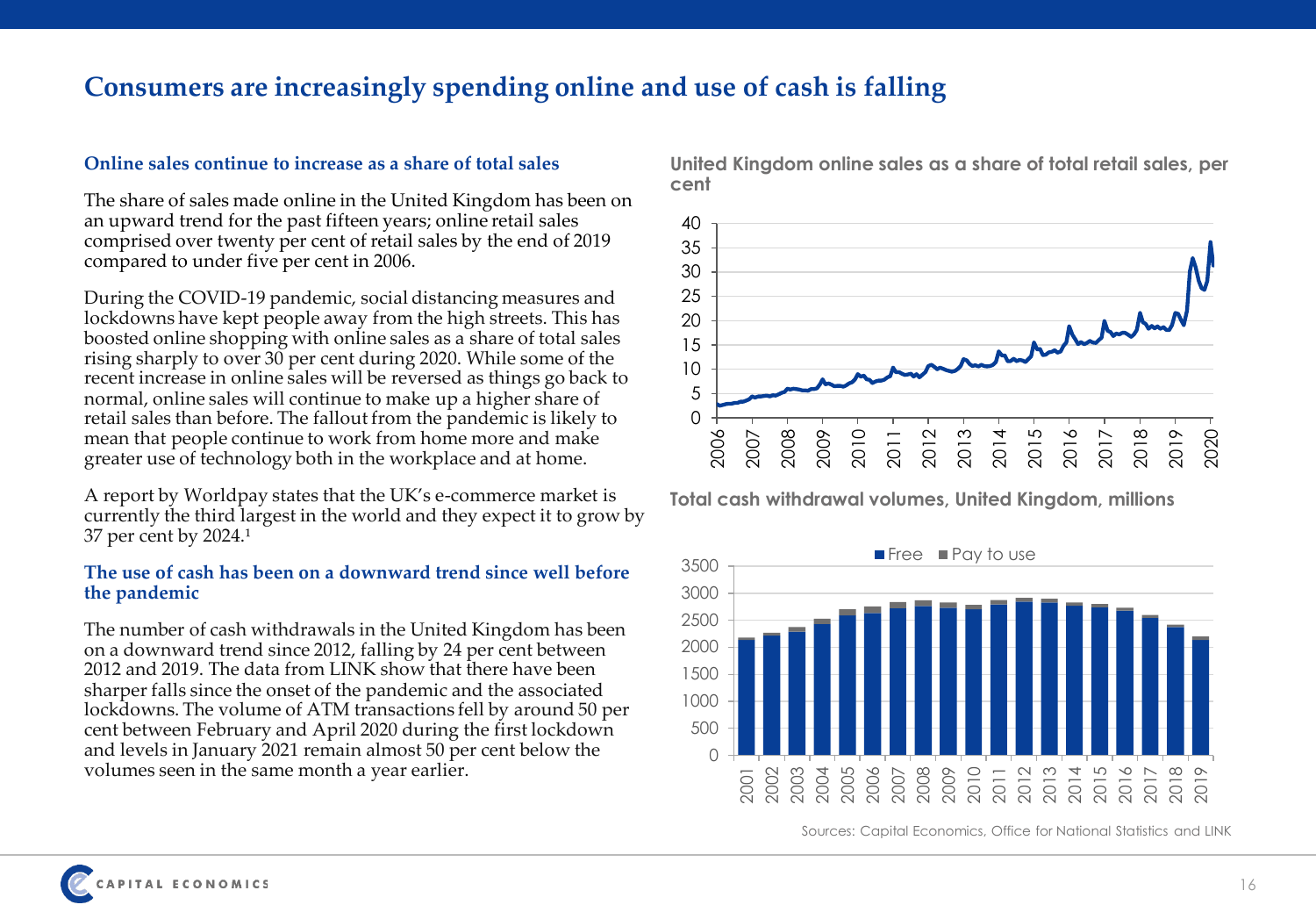### **The way consumers make payments is changing**

#### **Cards have overtaken cash as most used payment method**

Payments in the UK have seen rapid change over recent years as people have been increasingly using card, mobile and electronic wallets to make payments. Since 2009 the most rapid growth among cashless payments has been in faster payments and other remote payments which grew from just around 100 million transactions in 2009 to around 2.5 billion in 2019.

Consumers are increasingly using online and mobile banking to make payments while contactless cards have increased from three per cent of payments in 2015 to 21 per cent in 2019. In addition to contactless cards, consumers can use other devices such as mobile phones and watches. Around ten million people were registered for mobile payments in 2019 through applications such as Apple Pay, Google Pay or Samsung Pay. These are utilised more by younger consumers; almost 40 per cent of 25 to 34 year olds were registered for mobile payments compared to less than five per cent of over  $65s<sup>2</sup>$ 

### **Debit cards are the most frequently used payment method**

Debit cards accounted for four in ten payments in 2019. Payment volumes via debit card have increased significantly as more people use them to make day-to-day payments; volumes using debit cards have increased threefold from just over five billion in 2009 to around seventeen billion in 2019. This has been driven by the move away from cash, the introduction of contactless, the increased speed of payments and the shift towards online spending.<sup>1</sup>

**Number of payments by selected method of payment, United Kingdom, billions**



Sources: Capital Economics and UK finance. Note: Chart has been recreated without access to underlying data and therefore may not fully reflect the numbers described in the text. The chart includes only some selected methods of payment so does not sum to UK total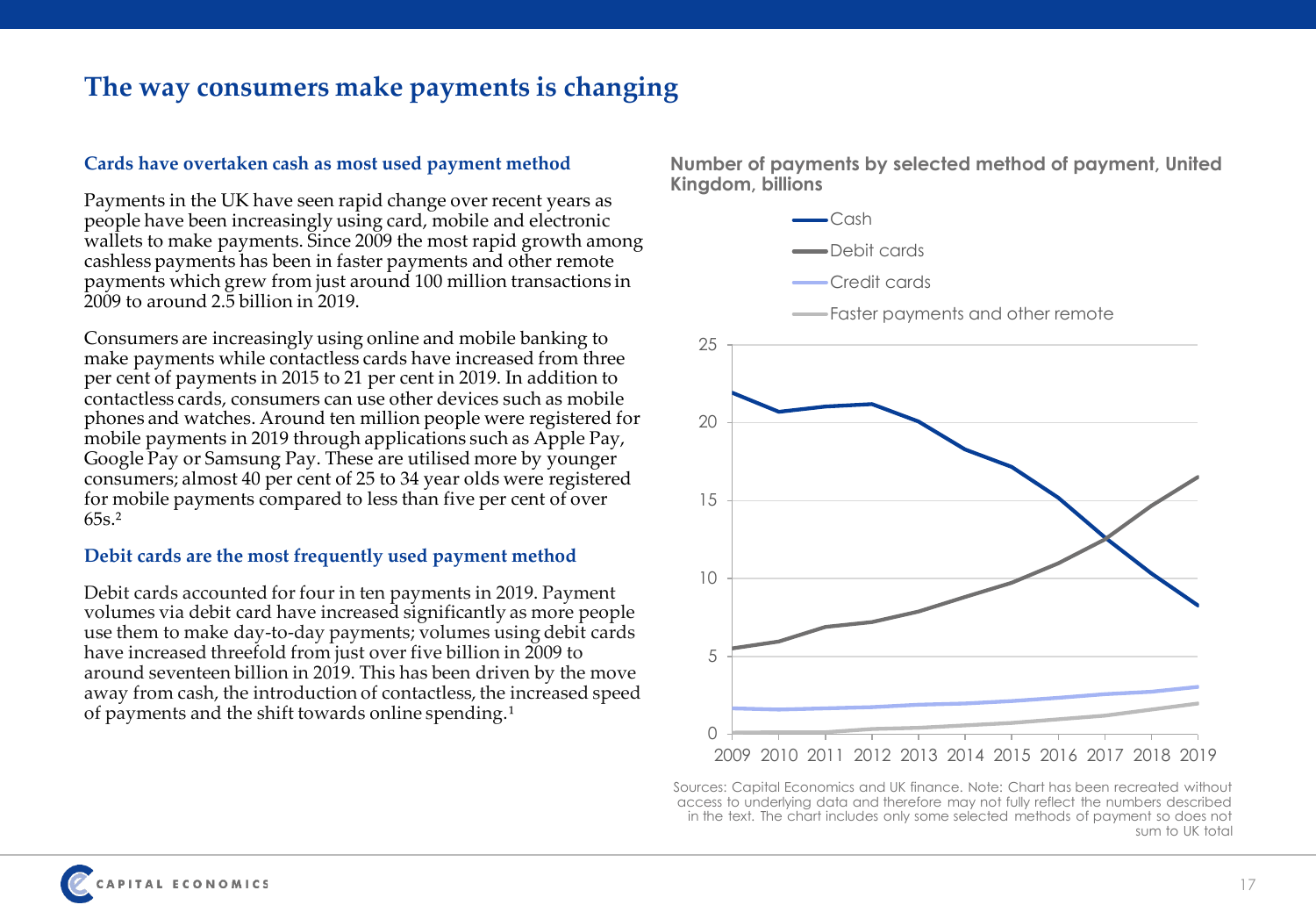### **Credit card lending has grown more slowly than other consumer credit over the last decade**

#### **Consumer credit lending has fallen sharply in 2020**

Gross consumer credit lending to individuals fell sharply in 2020 as a result of the pandemic and accompanying recession. Monthly credit card lending fell by 47 per cent from £18 billion in February last year to a low of £10 billion in April. Similarly, other forms of consumer credit fell by 71 per cent over the same period. Both have recovered since their lows in April, but they remained 21 and 29 per cent below their February peaks respectively in November 2020. In large part, the sharp fall is a result of the nature of the crisis which restricts consumers' ability to spend on services such as hospitality, leisure and travel.

#### **Non-credit card lending has grown more quickly in the last decade**

Before the pandemic, there had been a gradual shift towards credit in forms other than credit cards. Between 2010 and February 2020, gross credit card lending grew at an average of 5.5 per cent annually compared to 9.3 per cent for other consumer credit. Other credit sources include, but are not limited to, personal loans, payday loans and store cards. Meanwhile, the stock of outstanding credit card debt grew at an average annual rate of 1.4 per cent over the same period compared to a rate of 2.1 per cent for other forms of credit. Differences in net and gross lending are explained by the extent to which the credit is repaid.

**Gross monthly consumer credit lending to individuals, United Kingdom, £ billions**



**Amounts outstanding of net consumer credit lending to individuals, United Kingdom, £ billions**



Source: Bank of England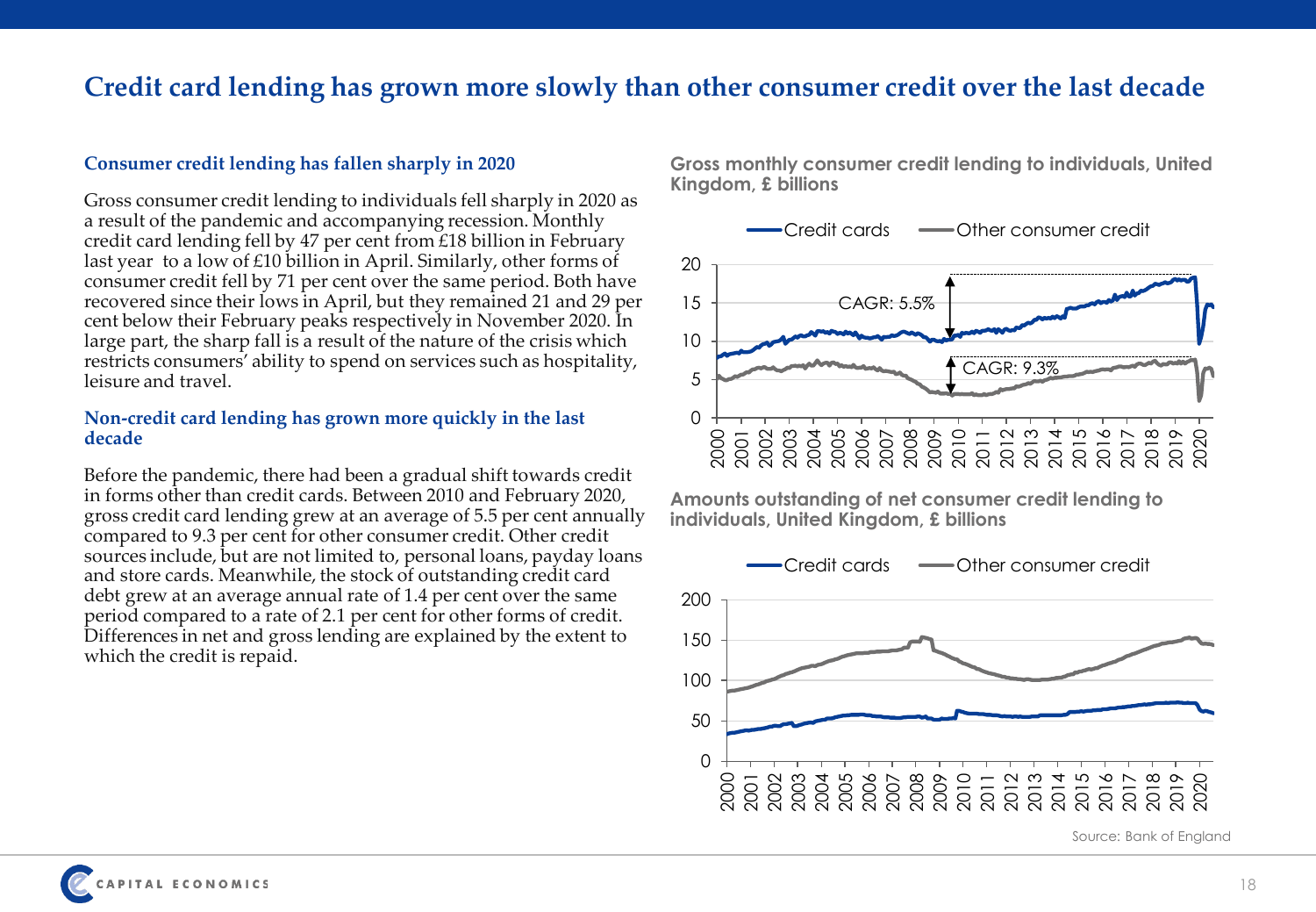### **Attitudes towards credit cards are changing**

#### **Younger people seem more reluctant to use credit cards**

The limited data on BNPL lending makes comparisons with other forms of credit difficult. However, there is evidence that the use of BNPL is growing and some evidence both in the UK and internationally that particularly younger generations are more reluctant to use credit cards and other forms of debt.

A survey of consumers in the US found that on average, 44 per cent of people below the age of 50 had used BNPL, while only 21 per cent of people over 50 had. They found that 39 per cent of the people that used BNPL did it to avoid credit card interest.

In the United Kingdom, 27 per cent of consumers who've been using BNPL, or plan to do so, cited not wanting to use or take out a credit card as factor in their choice. This driver was more prevalent in younger age groups, with 31 per cent of Generation Z (aged 18 to 24) citing it compared to 23 per cent of the older Generation X (aged 41 to 56).

#### **BNPL being used by consumers who would otherwise use credit cards**

According to the YouGov survey of consumers, almost 70 per cent of consumers that used BNPL but would have used another form of credit as an alternative to make the purchase, said they would have used a credit card. This suggests a shift in preference for a segment of consumers who would rather spend using BNPL services than put more on, or take out, a credit card.

**Selection of research findings on credit cards and BNPL usage by younger customers**

| <b>Source</b>                                                              | <b>Findings</b>                                                                                                                                                                                                                                                                   |
|----------------------------------------------------------------------------|-----------------------------------------------------------------------------------------------------------------------------------------------------------------------------------------------------------------------------------------------------------------------------------|
| Money expert <sup>3</sup><br>Coverage: UK<br>consumers                     | · British millennials are less likely to own a credit card<br>than older customers                                                                                                                                                                                                |
| Finder <sup>4</sup><br>Coverage: UK<br>consumers                           | • In August 2020, 27% of consumers who've been<br>using BNPL, or plan to do so, cited not wanting to use<br>or take out a credit card as factor in choosing BNPL<br>• Among this group, 31% of generation Z cited this as<br>a reason. The figure drops to 23% of the older Gen X |
| Ascent survey <sup>5</sup><br>Coverage: US<br>customers                    | • On average, 44% of people below 50 had used<br>BNPL, while only 21% of people over 50 used BNPL<br>• 39% of the people that used BNPL did it to escape<br>credit card interest                                                                                                  |
| Morningstar <sup>6</sup><br>Coverage:<br>Australian<br>customers           | • During the pandemic, millions of consumers have<br>used the BNPL option rather than credit cards, given<br>its convenience and cost-effectiveness<br>• Millennials and the Generation Z are leading the<br>move to BNPL and digital wallets                                     |
| <b>Financial Review<sup>7</sup></b><br>Coverage:<br>Australia<br>consumers | • BNPL substitution effect for credit cards for<br>millennials<br>• In May 2020 spending on credit cards was flat year-<br>on-year while spending on debit cards, linked to<br>BNPL, was up 11%                                                                                   |
| <b>Experian</b> <sup>8</sup><br>Coverage: Global<br>consumers              | . In Q2 2019, baby boomers (aged 56 to 74) carried<br>an average of 4.8 credit cards while millennials and<br>Gen Z had 3.2 and 1.8 credit cards, respectively                                                                                                                    |

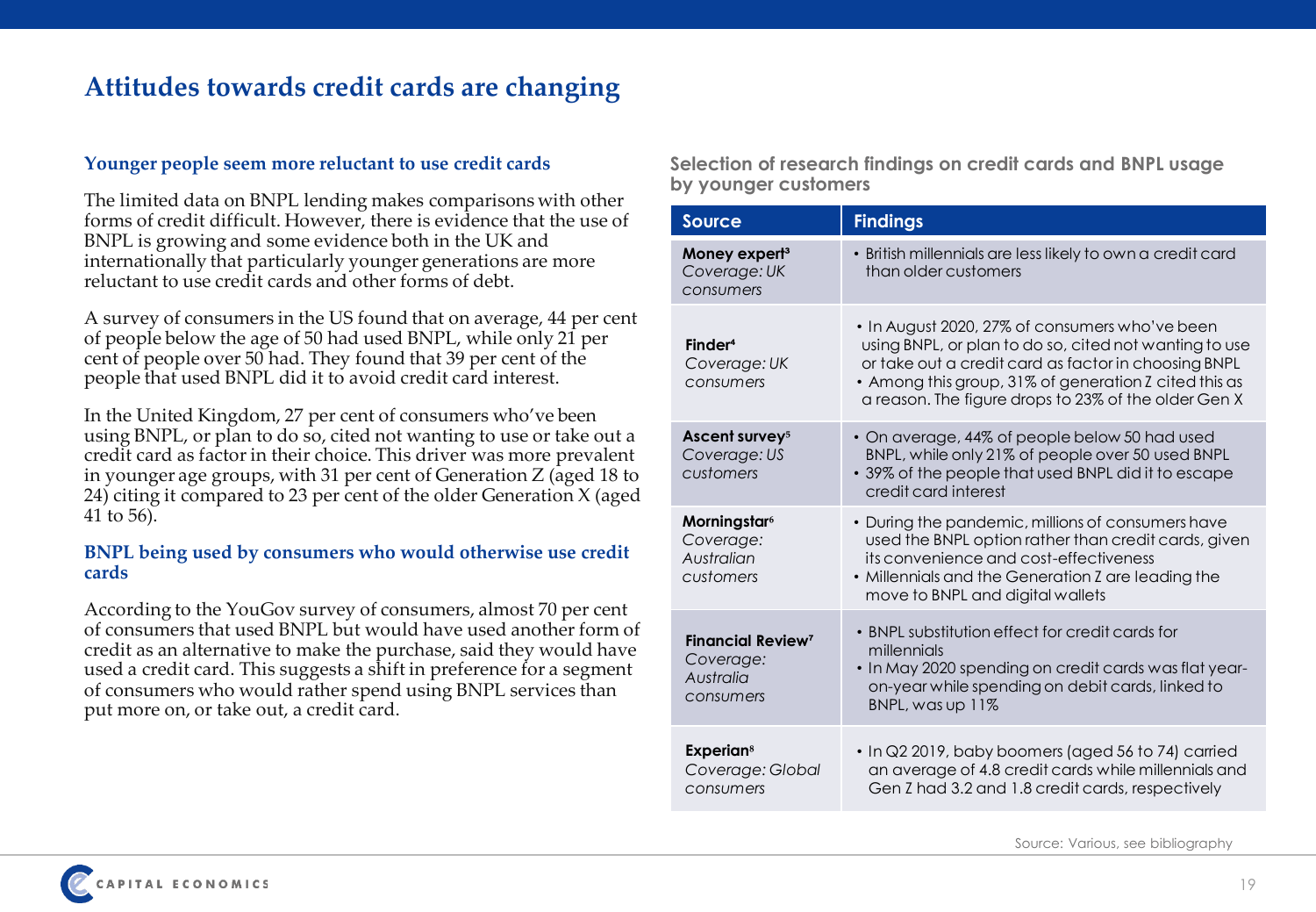### **One fifth of adults made a purchase using BNPL in 2020**

### **One fifth of adults made a purchase using BNPL in 2020**

Approximately 20 per cent of adults in the United Kingdom have used a BNPL option to purchase a good online at some point in the past year. This equates to 10.4 million people. Around half of these people were either between 25 and 34 or over the age of 55. Around ten per cent of users, or 1.2 million users, were between the ages of 18 and 24. The remaining 40 per cent of users were between 35 and 54 years old.

Looking beyond the past year, 32 per cent of the adult population have used a BNPL option to purchase a good online at some point in the past, equivalent to seventeen million people.

#### **Most shoppers purchase fewer than five items per year**

In 2020, 71 per cent of consumers that used BNPL to purchase a good online did so less than five times. Around one third purchased just one item and 38 per cent purchased between two and four items. On average, each customer purchased 4.8 items.

#### **50 million transactions made using BNPL in 2020**

Based on the survey results, we estimate that there were almost 50 million transactions using BNPL in 2020. In comparison, 3.1 billion purchases were made using UK credit cards in the twelve months to October 2020.<sup>2</sup> The number of BNPL purchases is equivalent to 1.6 per cent of the total credit card purchases.

**Age distribution of all adults that have used BNPL services in the past year, 2020**



**Share of adults that have used BNPL service in the last year by number of purchases they have made, 2020**



Source: Capital Economics' analysis of YouGov survey of GB consumers conducted in January 2021. Notes: Capital Economics have assumed national averages apply for Northern Ireland to scale up to the UK and have removed 'don't know' answers from the sample and distributed in proportion to the other answer options.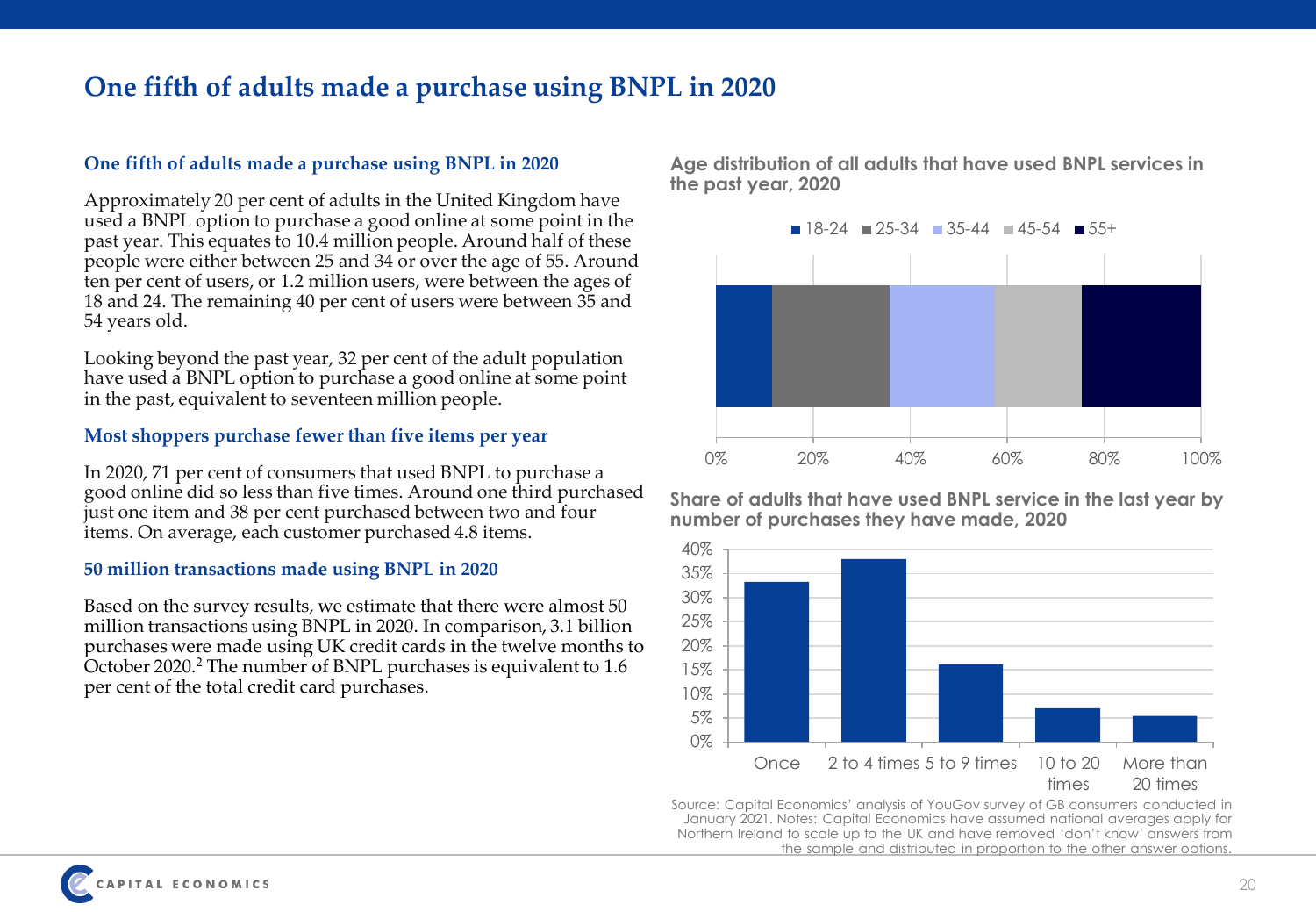### **Over £4 billion spent on online purchases using BNPL in 2020**

### **BNPL purchases represent one per cent of retail sales**

By analysing and scaling results from a YouGov survey of GB consumers conducted in January 2021, we estimate that spending online with a BNPL service totalled around £4.1 billion in 2020. This represents 1.0 per cent of all retail sales excluding automotive fuel and 3.6 per cent of all retail sales that were made online.

In the twelve months to October 2020, the total value of purchases made on UK credit cards was £155 billion. Although the time lag in data doesn't allow for a direct comparison, the amount spent through BNPL in 2020 was equivalent to 2.6 per cent of purchases using UK credit cards in the year to October 2020.

### **People aged 25 to 34 were the biggest spenders**

Adults aged 25 to 34 were responsible for over one quarter of spending using BNPL, totalling just over £1 billion. Users aged between eighteen and 24 spent a little under £400 million. Those over the age of 55 used BNPL at a lower rate but, given the greater number of people in that age range, still represented almost one quarter of total BNPL spending.

### **The average order is lower for the youngest users**

Based on analysis of the survey of consumers, we estimate that the average order value for those between eighteen and 24 was £42, which is almost half that of all other age groups. The average order value for consumers aged between 25 and 34 was £82 compared to between £90 and £100 for users over the age of 35.



**Total spending in United Kingdom through BNPL options, £ millions, 2020**

**Average spend per order by age group, £, 2020**

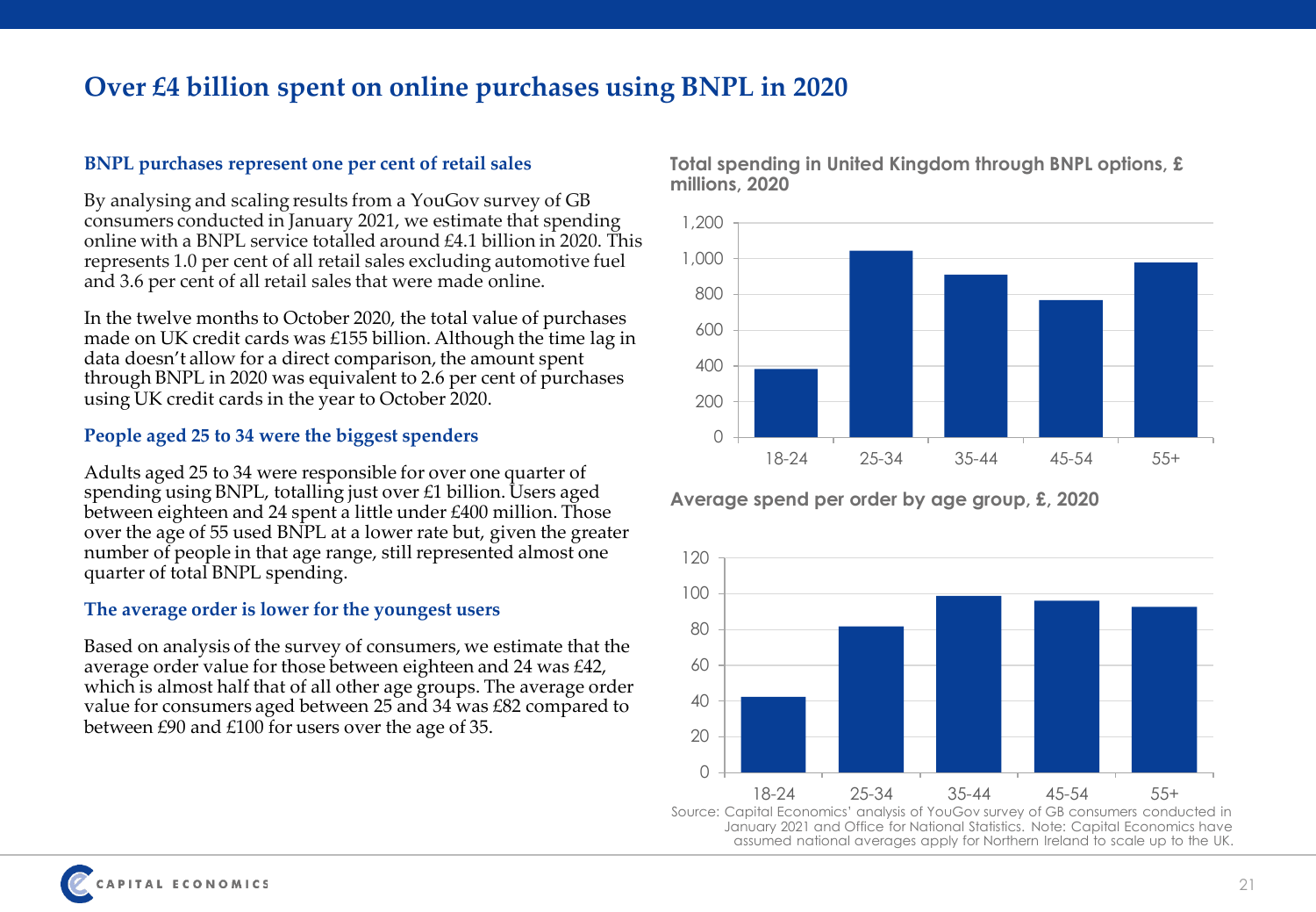# **2: Retail**

### **In this section we assess the challenges that retailers face from the pandemic as well as the shifting spending patterns of consumers. We then consider the potential impact of BNPL.**

- **The retail sector is a key sector for UK prosperity; retail provides jobs for over three million people and accounts for twelve per cent of the UK's total private sector employment.**
- **Fewer opportunities to eat out, more time spent at home and food retailers remaining open underpinned a four per cent increase in retail sales of food items in 2020. Prolonged closure of 'non-essential' stores contributed to non-food retail sales falling by 13 per cent.**
- **Small businesses are vulnerable as a result of the pandemic, particularly once government support is withdrawn. Once the current moratorium on insolvencies ends on 31st March and other government support for businesses starts to be withdrawn, we expect the number of insolvencies to surge. The latest Small Business Index from the Federation of Small Business suggests that, without further support, 250,000 small businesses are set to fold in the next year.**
- **Retailers face a changing landscape in terms of spending patterns. Social distancing measures and lockdowns kept shoppers away from high streets, leading to a 32 per cent increase in online retail sales in 2020 as a whole.**
- **As more people spend online, methods of payments are changing with increasing use of smartphones, contactless cards, mobile wallets and mobile banking. Retailers can increase choice for consumers by offering BNPL options and transfer the risk of late or non-payment to the BNPL provider.**
- **Electrical and technology goods were the most common BNPL purchases since the start of COVID-19, while fashion and home and garden purchases were also popular.**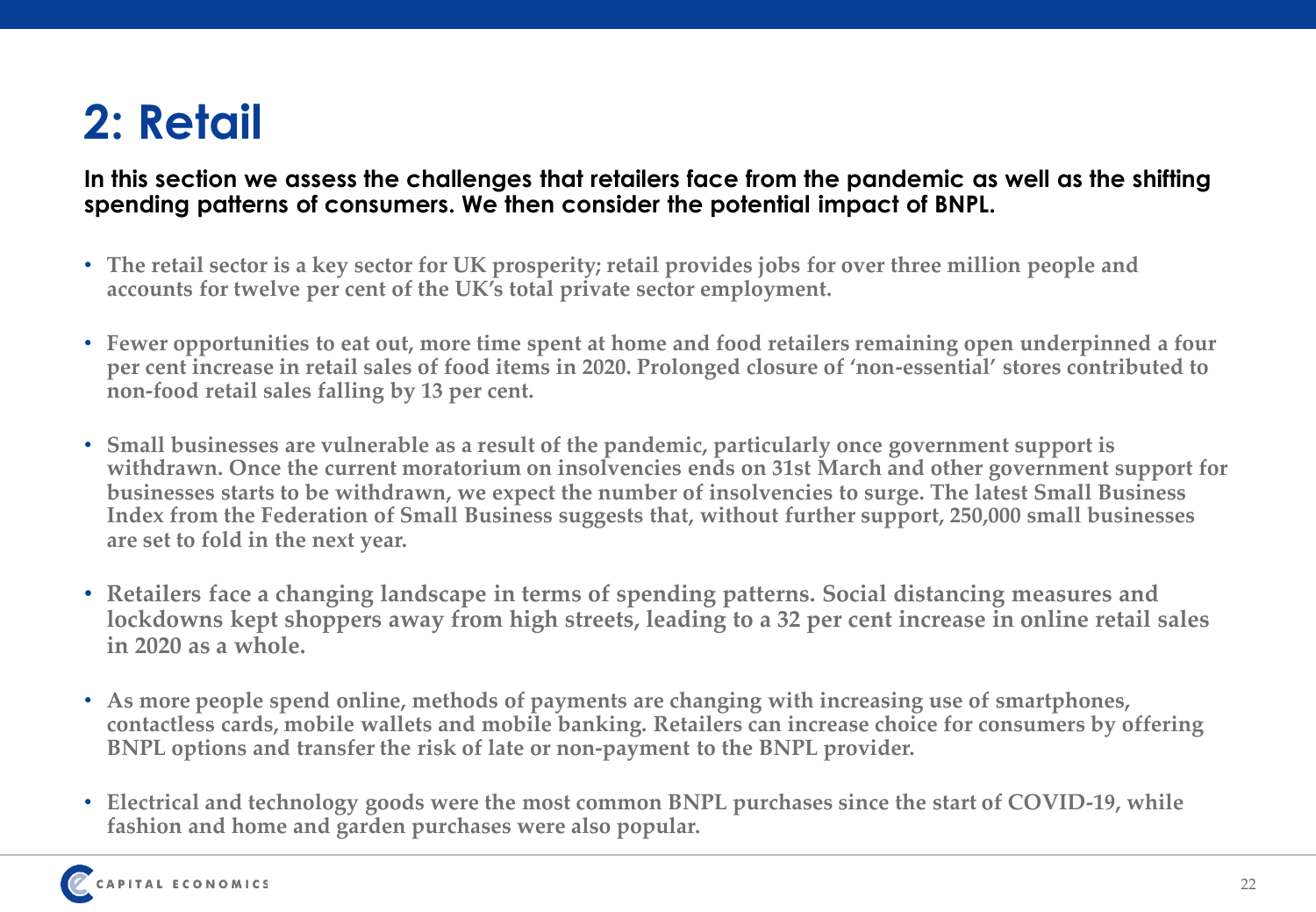### **Economy is forecast to return to pre-pandemic size in early 2022**

### **Vaccine will boost economic recovery from Q2 2021 onwards**

This January's third COVID-19 lockdown will leave GDP about ten per cent below its pre-crisis peak. But if the promising start to the rollout of vaccines is maintained, then at least some easing in COVID-19 restrictions in the second quarter and a major easing after June should allow GDP to start rebounding rapidly from April.

Capital Economics are more optimistic than most by expecting COVID-19 vaccines to allow the economy to return to its pre-crisis peak in early 2022 and to its pre-crisis trend in 2025. Our view that people will quickly go back to the pubs and restaurants and that the economy's supply potential won't be permanently damaged by the crisis explains why, unlike most forecasters, we think that by 2025 GDP will be back to where it would have been had COVID-19 never existed.

### **Inflation rise but mostly remain below two per cent target**

Headline inflation is likely to rise sharply from 0.6 per cent in December last year to a peak of 2.3 per cent at the start of 2022 for three reasons. First, agricultural commodity prices have increased strongly and will feed through into food prices. Second, oil prices have more than doubled since their low point in April last year and will push up fuel prices. Third, the declines in consumer prices triggered by the temporary VAT cut and the government's Eat Out to Help Out restaurant scheme for the tourism and hospitality sectors will fall out of the annual comparison in April and September this year respectively.

That said, significant spare capacity in the economy will keep underlying inflationary pressures subdued. When the three temporary factors pushing up inflation have passed by mid-2022, headline inflation is expected to drop back to a little under 1.5 per cent.



**CPI inflation, per cent**



Sources: Capital Economics and Refinitiv.

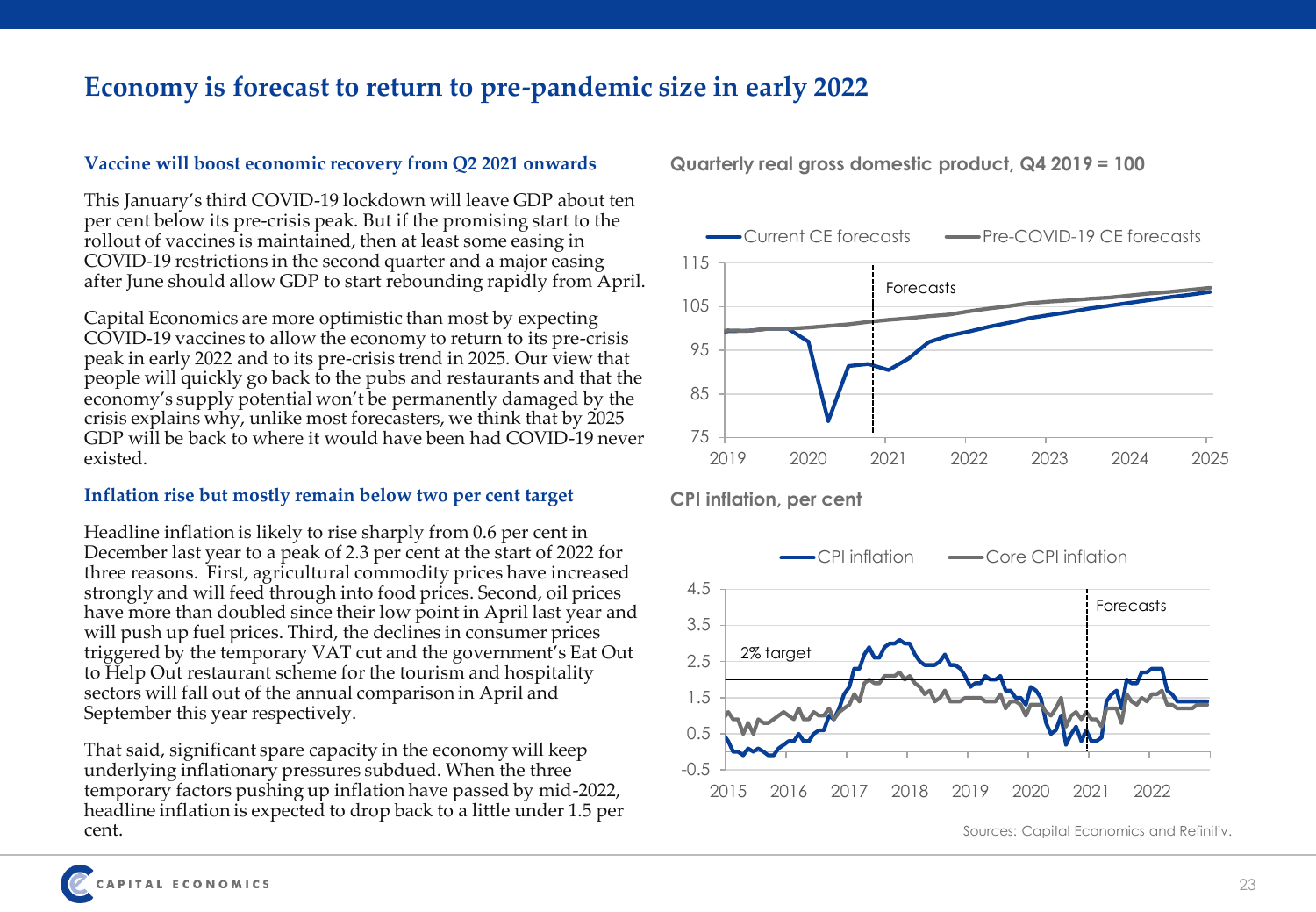### **Speed and effectiveness of vaccination rollout the key short-term risk**

### **Vaccines could enable a larger rebound in UK GDP**

The speed and effectiveness of the vaccine rollout could have a significant impact on economic prospects this year. The UK economy experienced a large decline compared to most other larger economies last year. If the vaccination enables a swifter easing of restrictions and return to 'normal' than built into our forecasts, there is significant scope for a larger rebound in activity this year. On the other hand, if restrictions on economic activity have to remain in place for longer than anticipated, the economy could be stuck at a relatively low level of activity for longer than projected.

#### **Fewer overseas nationals could leave economy permanently smaller**

Brexit is an additional headwind for the economy, particularly in the early part of this year as firms adjust to the new trading arrangements. That said, the negative impact of the UK's departure from the EU is likely to be overshadowed by the path of the pandemic.

The combination of COVID-19 and Brexit appears to have resulted in a large exodus of overseas nationals from the UK in 2020. If true, and if those that left have done so permanently, the economy will struggle to recover to its pre-pandemic path. This would result in a smaller economy than would otherwise have been the case, a likely hole in the public finances that would need filling by tax rises or spending reductions and probable upward pressure on inflation due to the reduced size of the workforce.

There are two other risks that mean inflation could be higher than expected in the years ahead. First, the large amount of stimulus supplied to the economy could eventually feed through into price pressures. Second, government could opt to allow higher inflation in order to erode the real value of the debt that has been amassed.



### **Real gross domestic product annual change, per cent**

**Estimated change in non-UK born resident population Q3 2019 to Q3 2020, thousands**

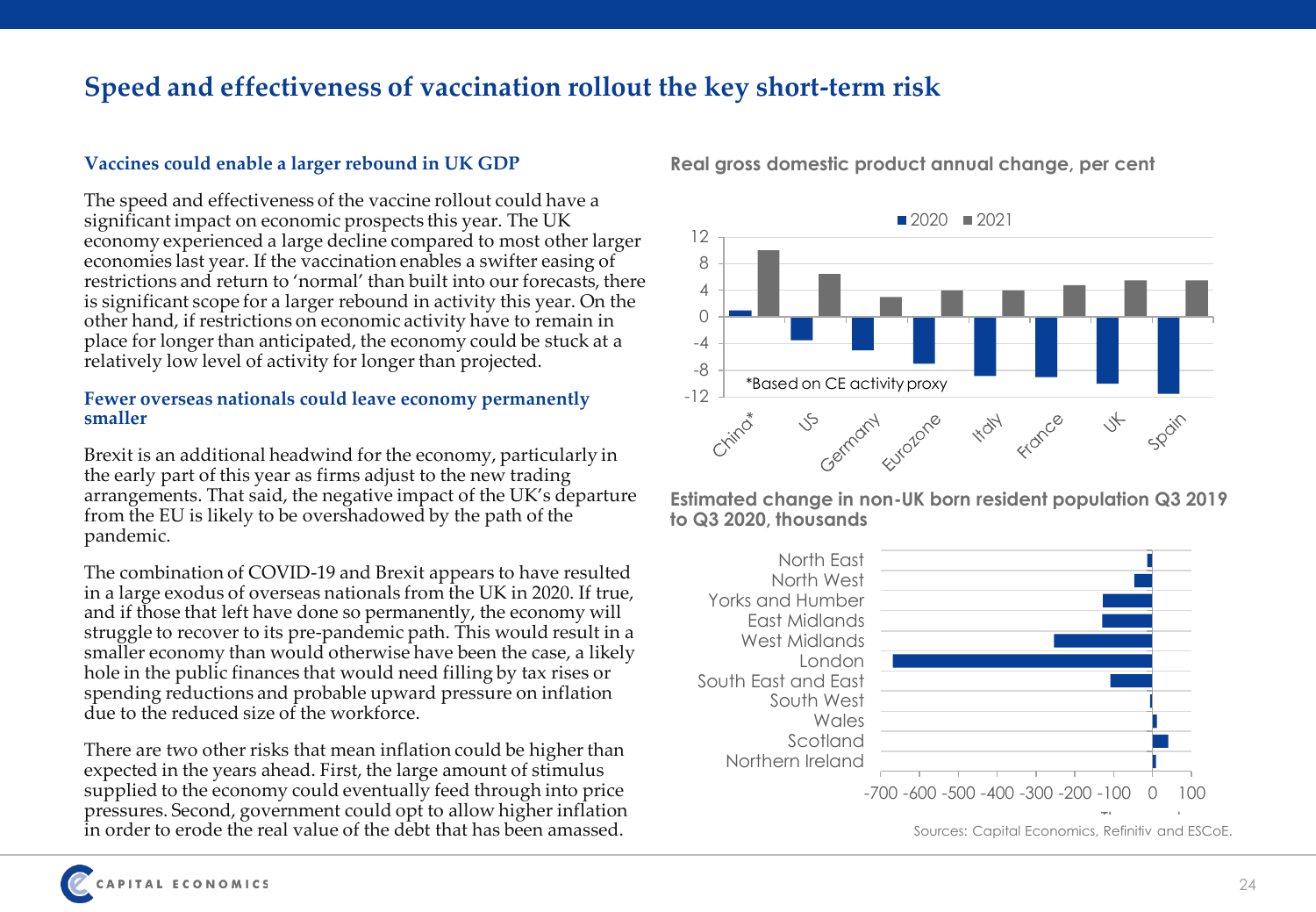## **The retail industry is a key driver of UK economic prosperity**

### **Retail sector employs over three million people**

There were 310,000 retail businesses in the UK in 2020 and the sector generated £447 billion of turnover.

The retail sector provides jobs for over three million people and accounts for twelve per cent of United Kingdom total private sector employment. This is the largest employing sector based on the broad sector definitions. The largest sub-sector in terms of employment is non-specialized stores selling foods, beverage or tobacco (36 per cent in 2018).

SMEs (businesses with less than 250 employees) account for nearly all of the number of businesses in the sector and account for one third of the employment.

**Retail businesses, employment and turnover by business size, per cent, start of 2020**



**Employment in the private sector by industry, per cent, start of 2020**



Sources: Capital Economics and Office for National Statistics.

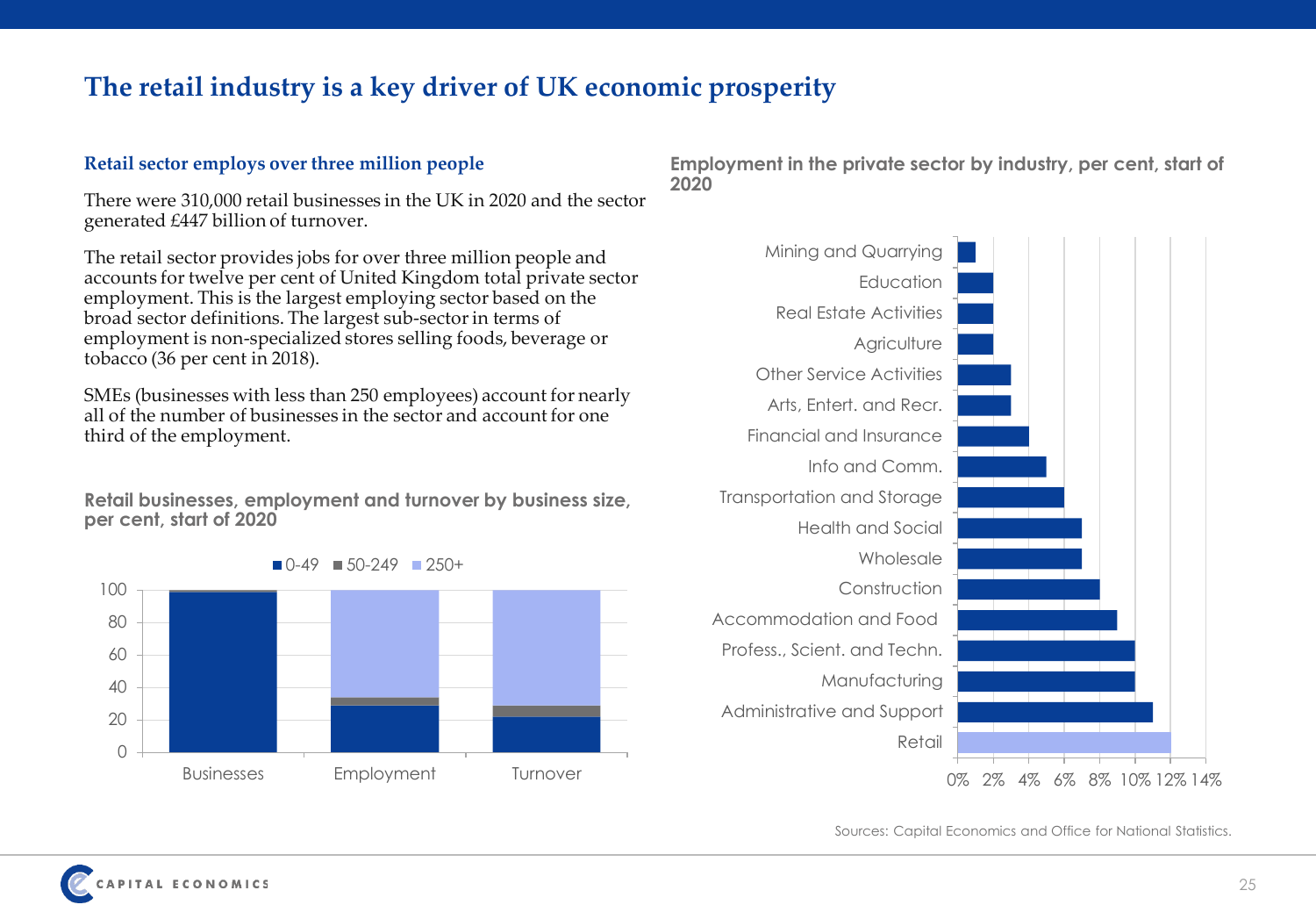### **COVID-19 has put pressure on retailers**

#### **Sharp falls for non-food retail in 2020**

Last year's deep economic downturn was reflected in a twelve per cent decline in consumer spending in the first three quarters compared to 2019. However, the impact was unevenly spread. Closures of leisure and hospitality businesses to limit the spread of the virus caused consumer spending on services to be particularly hard hit and fall by about fifteen per cent.

Fewer opportunities to eat out, more time spent at home and food retailers remaining open underpinned a four per cent increase in retail sales of food items in 2020. Prolonged closure of 'nonessential' stores contributed to non-food retail sales falling by 13 per cent.

Overall consumer spending remains almost ten per cent below its level at the end of 2019.

#### **SMEs are vulnerable**

The government's ban on some forms of insolvency means that the number of businesses going bust has actually fallen since the start of the crisis. But once the moratorium on insolvencies ends on 31st March and other government support for businesses starts to be withdrawn, we expect the number of insolvencies to surge. The latest Small Business Index from the Federation of Small Business shows confidence at its second lowest ebb in report's ten-year history in the fourth quarter of 2020. They expect that, without further support, at least 250,000 small businesses are set to fold in the next twelve months.<sup>9</sup>



**Consumer spending, Q4 2019=100**

**Food and non-food retail sales, February 2020 = 100**



Sources: Capital Economics and Refinitiv.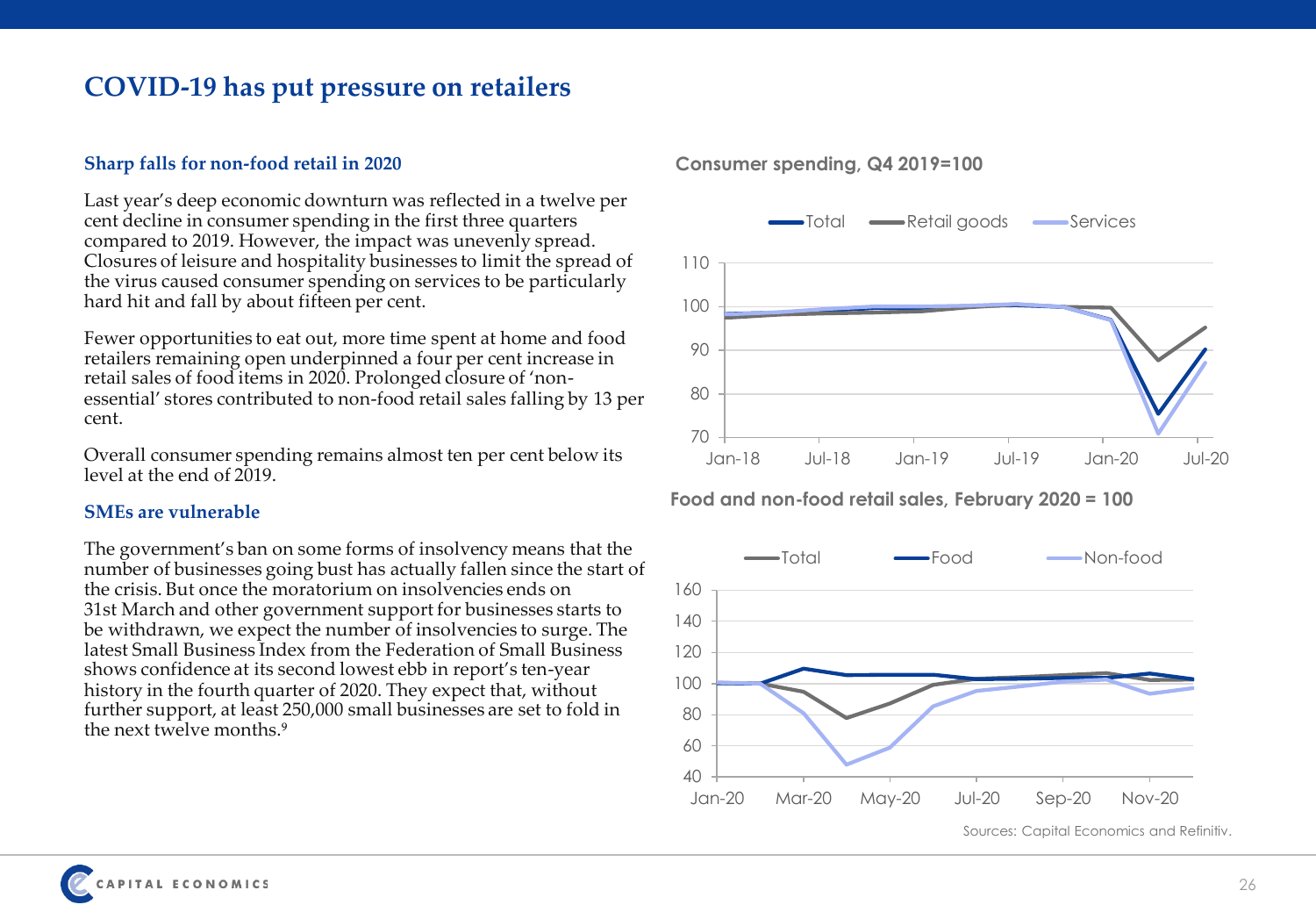## **Retailers having to adapt to shift to online spending**

### **The pandemic has accelerated shift to online spending**

Online retail is providing an outlet for consumers as restrictions curtail face-to-face spending. Social distancing measures and lockdowns kept shoppers away from high streets, leading to a 32 per cent increase in online retail sales in 2020 compared to 2019. Instore retail sales dropped by 6.5 per cent in 2020 as a whole and ended the year 3.2 per cent lower than they were in January.

#### **Retailers need to adapt to new landscape**

Although, the share of online sales will fall back once restrictions are lifted, after a sharp rise in 2020, the trend towards more online spending will continue. What's more, retailers need to adapt to the new ways in which consumers are paying for goods and services.

New technologies and innovations continue to emerge giving consumers greater choice in how they pay for things. These include smartphones, contactless cards, mobile wallets and mobile banking. A report by UK Finance also highlights the potential further changes over the next decade. These include Open Banking, the advent of Payment Services Directive 2 (PSD2), Strong Customer Authentication and the anticipated New Payments Architecture for the UK.<sup>10</sup>

**Online and Instore retail sales, February 2020 = 100**



Sources: Capital Economics and Refinitiv.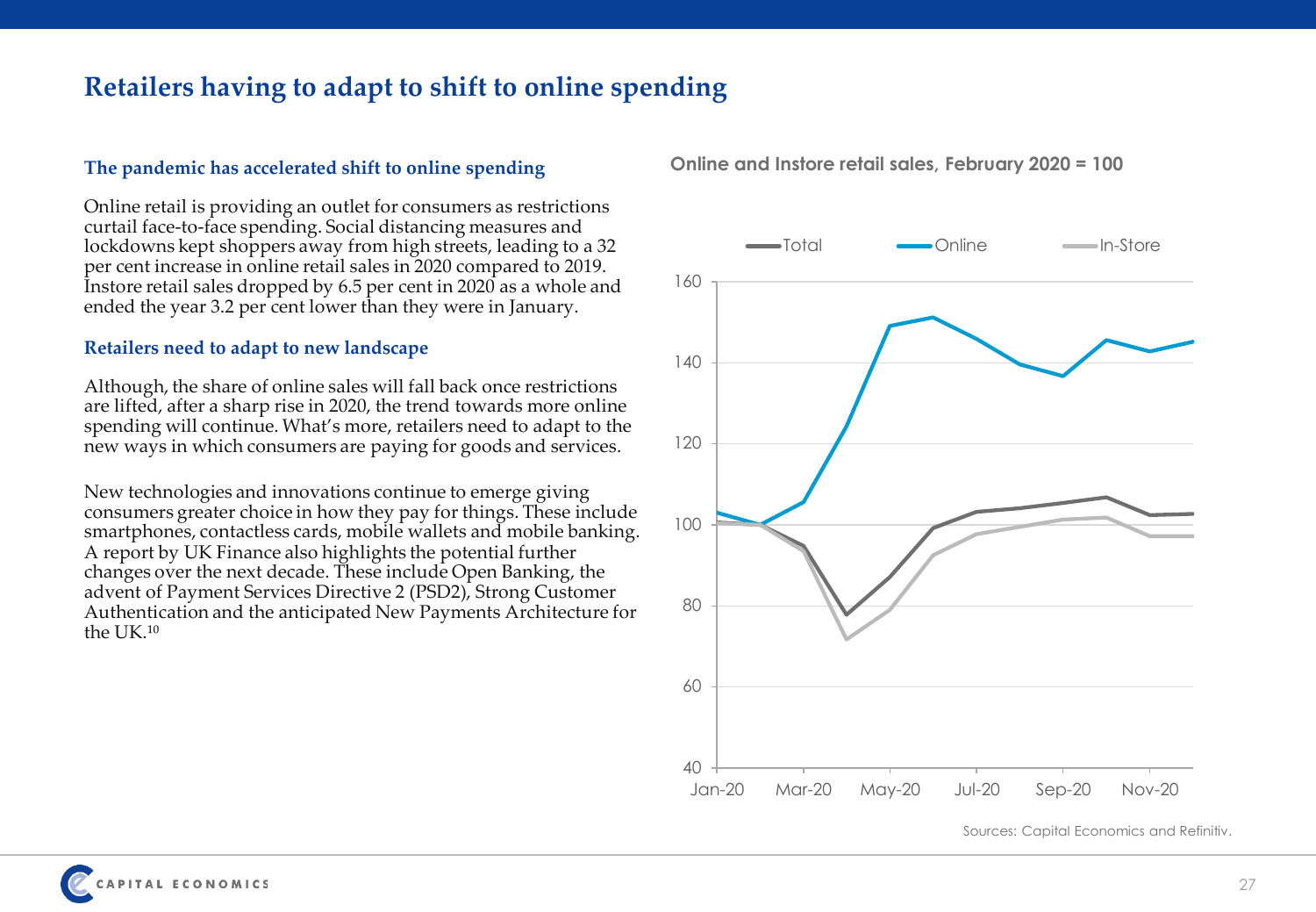## **In the long term, some structural changes already underway will be accelerated by the crisis**

### **Changes related to social distancing are likely to be temporary**

As long as social distancing isn't practiced for many years, then those behavioural changes triggered specifically by the coronavirus crisis, such as fewer employees in the workplace at one time, fewer customers in pubs and a greater reluctance to travel, will probably prove temporary. That's partly because the desire to socialise is strong. But it is also partly because online replacements for some of these activities are imperfect substitutes.

### **Changes more likely to stick are those already underway**

The behavioural changes that are much more likely to be permanent are the ones that were already underway and have been accelerated by the crisis. They include spending online, the reduction in the use of cash, the greater use of technology in the workplace and a shift towards working from home. These trends are likely to stick as, by and large, households and businesses want them to.

People want the flexibility of being able to work from home and businesses want to reduce travel, and incorporate technology to cut costs, boost productivity and raise profits. There is a clear commercial desire for existing trends to continue, precisely because they do enhance productivity. This supports the idea that the coronavirus may not significantly reduce the economy's potential rate of growth. In some ways, it could even boost it.

#### **Retailers need to adapt to long term trends**

Changes will provide opportunities and challenges for retailers. High street stores and those servicing city workplace centres will suffer from increased online spending and working from home. The reduction in use of cash intensifies the need for retailers to adapt to digital payment methods. Meanwhile, retailers can benefit from incorporating productivity enhancing use of technologies.

### **Trends resulting from COVID-19 pandemic**

|                           | <b>Temporary</b>                                                                                                                                                                                                                             | Permanent                                                                                                                                                                           |
|---------------------------|----------------------------------------------------------------------------------------------------------------------------------------------------------------------------------------------------------------------------------------------|-------------------------------------------------------------------------------------------------------------------------------------------------------------------------------------|
| spending habits<br>Social | Increased local communities<br>spending<br>• Less spending on consumer<br>goods and services<br>• Socialise online rather than in<br>person<br>• Increase in leisure activities at<br>home<br>• Less leisure travel and<br>overseas holidays | • Rise in online<br>spending/decline in bricks<br>and mortar retail spending<br>• Reduction in the use of cash<br>• Shift in demand for<br>residential property away<br>from cities |
| <b>Norking habits</b>     | • Work less and play more<br>• Fewer employees/customers in<br>the workplace<br>• Relocation to office parks<br>outside cities<br>• Shift in amenities from cities to<br>regional towns                                                      | • Less business travel<br>• More working from home<br>• Lower demand for<br>commercial property<br>• Greater use of<br>technology/robots/AI in the<br>workplace                     |

Sources: Capital Economics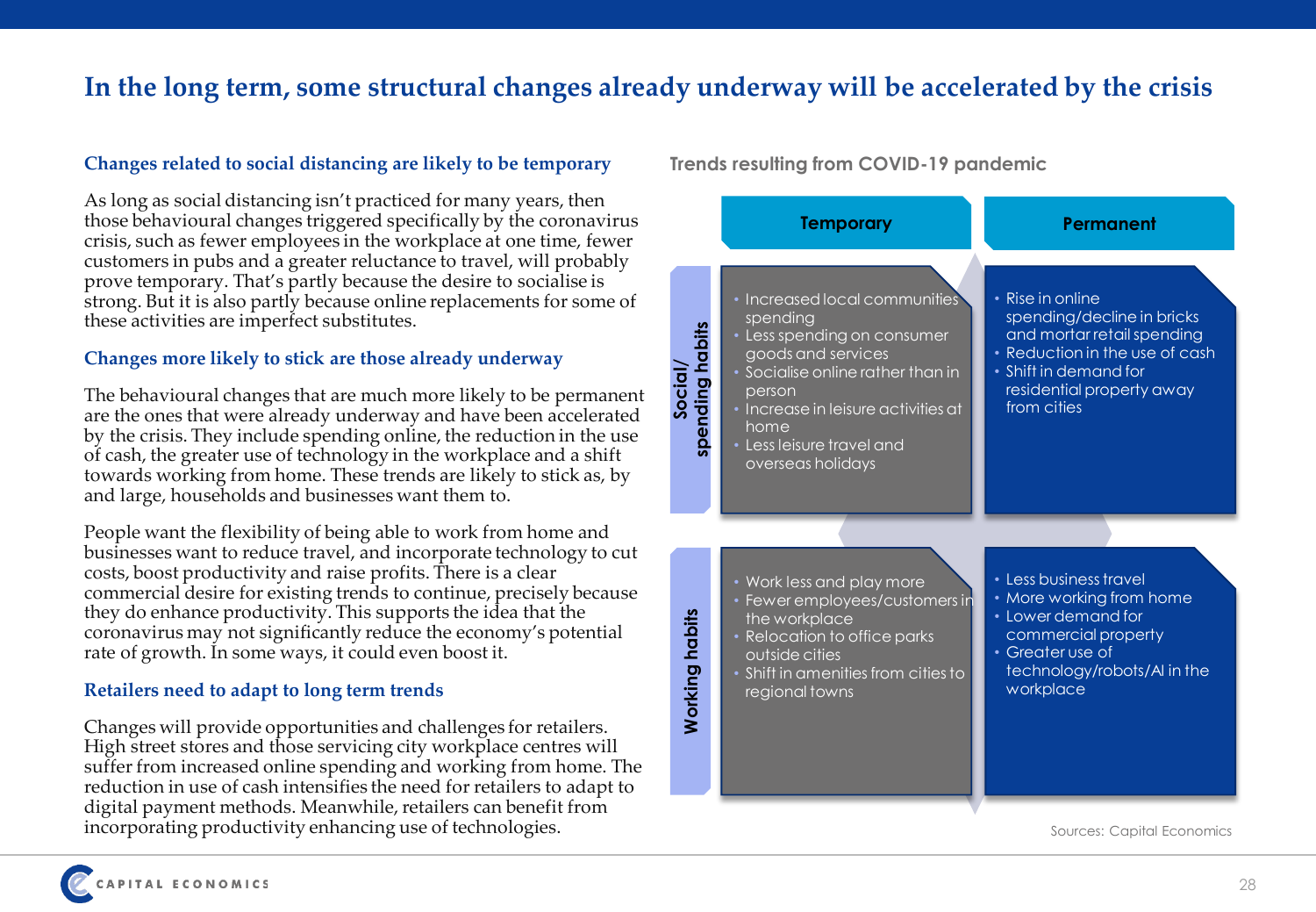# **3: Benefits and challenges**

### **In this section we assess the benefits of BNPL and identify the challenges for the industry.**

- 78 per cent of UK consumers that have used BNPL services identified a flexible return policy and the security it **provides when buying from unknown sellers as 'very important' or 'fairly important' in their purchase decision**
- 81 per cent UK consumers that have used BNPL services identified ease of use as 'very important' or 'fairly **important' in their purchase decision, while the figure was 71 per cent for deferred payment.**
- 64 per cent of adults that have previously used a BNPL service thought it had helped them manage their **finances 'a lot' or 'a little'.**
- Two thirds of the value of purchases made through BNPL in the past year would have been made regardless of **the option to defer payment through a BNPL service. Around one third would have been made without using any other source of credit, suggesting that these customers use the service to enjoy the benefits that it provides but have no financial necessity to do so. A further one third would have been made using means including other types of credit and borrowing from friends and family.**
- Credit cards are the most common alternative to BNPL services; equivalent spending on credit cards could lead **to £76 million of interest charges for consumers.**
- As with traditional credit providers, BNPL providers face challenges in terms of appropriately managing credit **risks. Meanwhile, BNPL providers need to manage the risks to retailers that come with evolving payment and credit options including the different approaches to transparency, fees, payment cycles and consumer protection.**

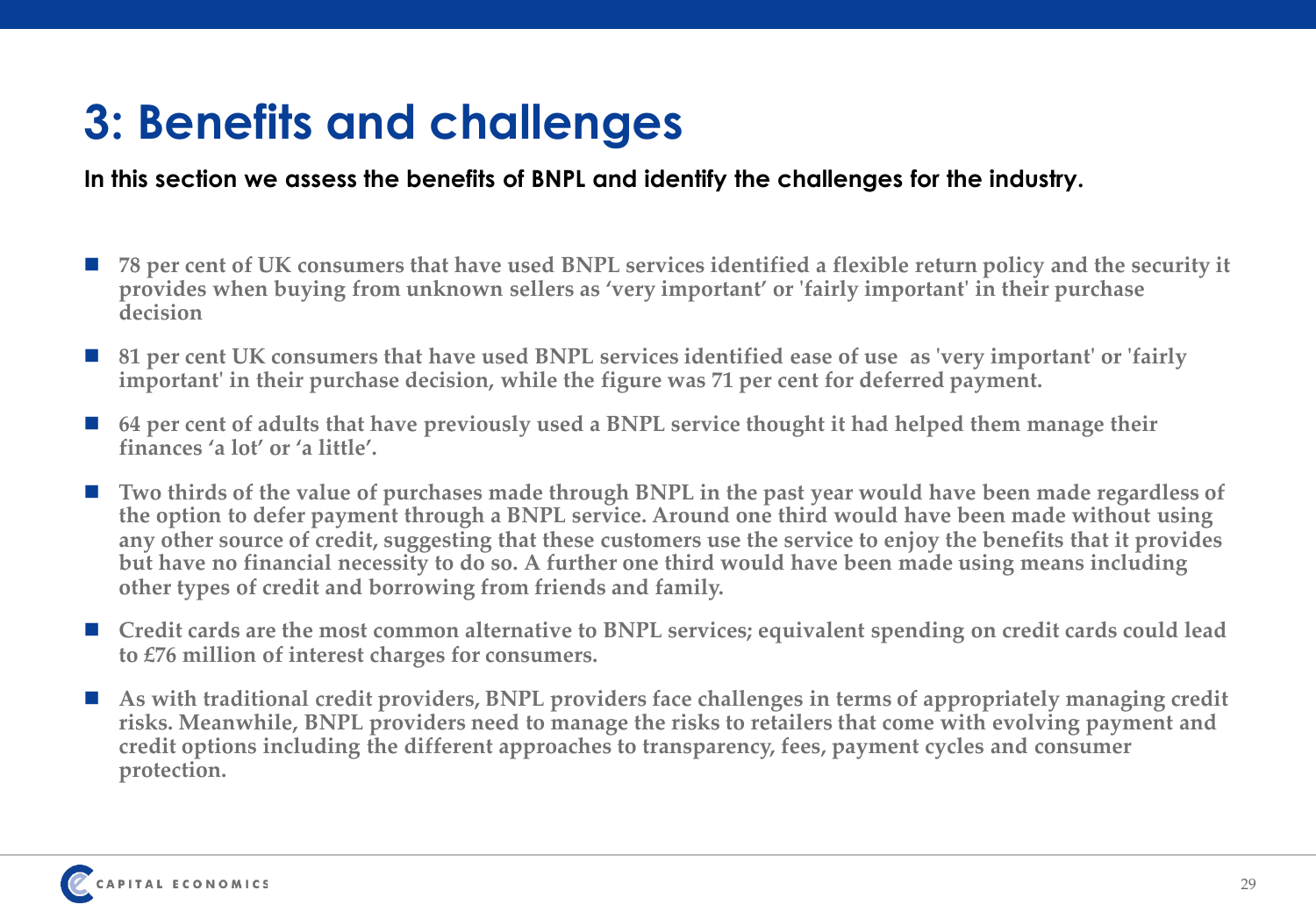## **Offering BNPL options can transfer risk and expand customer base for retailers**

### **Reduced risk to retailers by using BNPL**

Retailers who partner with BNPL providers pay them a fee (usually around two to six per cent of the transaction plus a fixed fee) to use their online and in-store checkout services. Retailers get paid upfront by the BNPL provider once the purchase is approved, meaning that retailers transfer the risk on late or non-payment to the BNPL provider.

### **Retailers benefit from increased purchase options**

As the way people purchase goods evolve, more customers value flexibility and choice. Results from a survey by Finder in 2020 indicate that 9.5 million people in the UK avoided buying from retailers that don't offer buy now, pay later options.<sup>11</sup>

### **Electrical and technological goods are most popular with BNPL**

The YouGov survey of consumers indicated that over 30 per cent of consumers that have bought something with BNPL in the last year have purchased an electrical or technology good since the start of the pandemic that they would not have otherwise purchased. In part, this may reflect the nature of spending during the lockdowns in which people are more likely to purchase goods that provide entertainment at home. Fashion items and home and garden products were the next most popular, with 27 per cent and 22 per cent respectively having purchased an item since the start of COVID-19.

On average, those that bought a home and garden product with BNPL that they wouldn't have otherwise purchased have spent a total of £503 on these items since the start of pandemic. This equates to an average of £97 per purchase. Each shopper has spent £378 on electrical and technology products at an average of £77 per purchase. The average purchase of fashion and beauty products using BNPL is significantly lower at £31 and £15 respectively.

**Share of users of BNPL in the past year that have made a purchase since the start of COVID-19 on the following types of product that they would not have made otherwise**



**Average spend on purchases using BNPL since the start of the COVID-19 pandemic that would not have been made without BNPL option, £** 

|                           | Per person | Per purchase   |
|---------------------------|------------|----------------|
| Electrical and technology | 378        | $\prime\prime$ |
| Fashion                   | 179        | 31             |
| Home and garden           | 503        | 97             |
| Beauty                    |            | 1.5            |

Source: Capital Economics' analysis of YouGov survey of GB consumers conducted in January 2021. Notes: Capital Economics have assumed national averages apply for Northern Ireland to scale up to the UK and have removed 'don't know', 'prefer not to say' and 'not applicable' answers. Does not add to 100% as respondents could pick more than one option.

.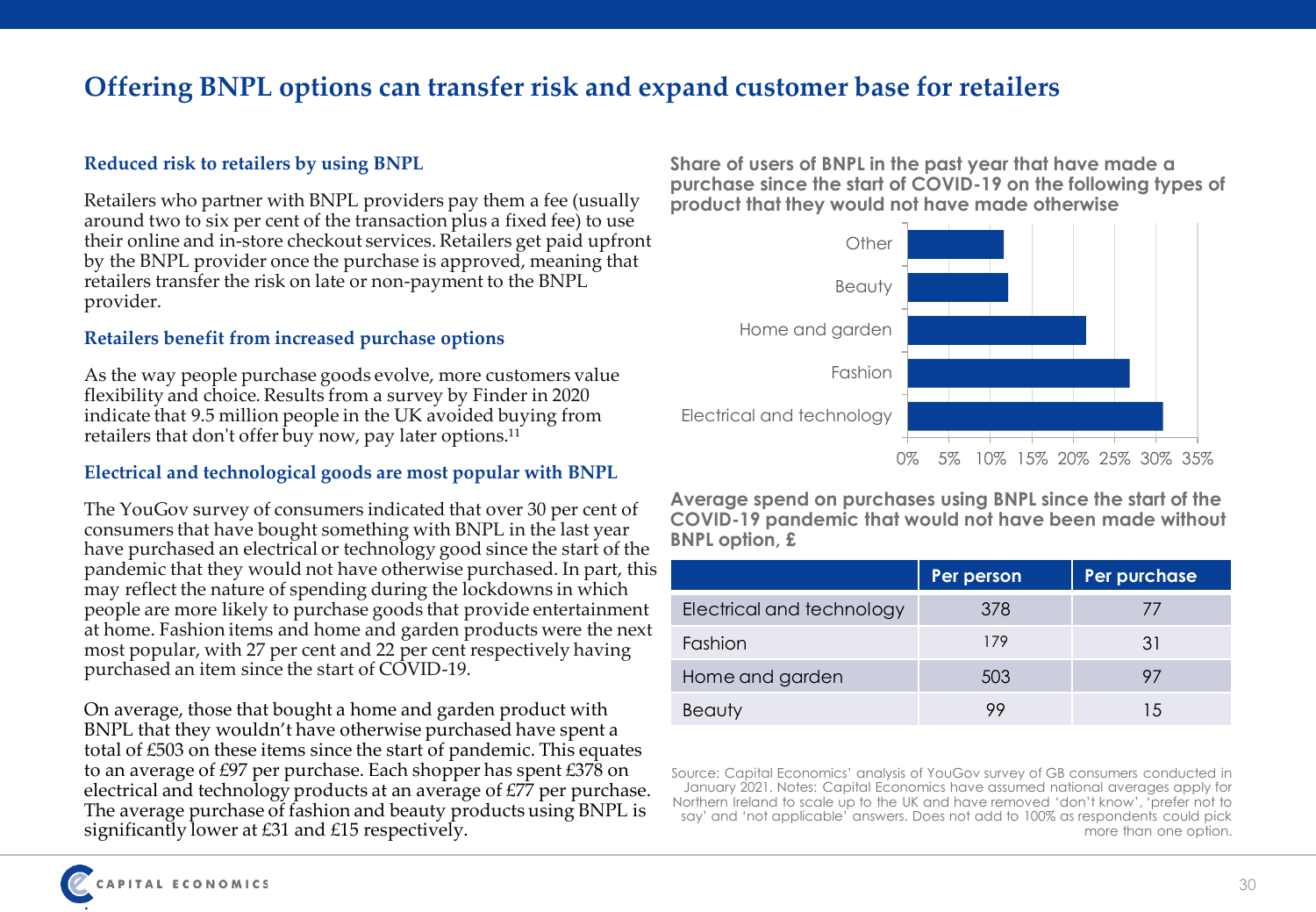### **Purchasing through BNPL can provide a range of benefits to customers**

### **Flexible returns policy a key attraction**

Half of all respondents that had ever used a BNPL option said that flexible returns was 'very important' and a further 28 per cent said it was 'fairly important'. This is likely to have been particularly valuable to consumers that could not, or did not want to, go shopping instore to see or try on items.

#### **A range of other benefits identified by a majority of consumers**

Over 70 per cent of consumers that have used BNPL said that the ease of use, ability to spread and delay payments without incurring interest charges and feeling more secure in their purchases from smaller and less well-known sellers were either 'fairly important' or 'very important' in their purchasing decisions. The BNPL model provides consumers with a flexible purchasing method that, when paid back on time, avoids many of the biggest downsides of using other forms of credit such as interest rates, annual fees and lengthy or complicated applications. Of course, the benefits identified are not exclusive to BNPL services.

#### **Consumers generally don't use BNPL to get credit they can't get elsewhere**

Just fifteen per cent of respondents stated that the ability to get credit that is not available elsewhere was 'very important' to them. This suggests that in the majority of cases people with poor credit scores are not using the BNPL offer to gain access to credit that they are unable to do through other forms of credit.

**Share of adults that have used BNPL that cited the following characteristics of BNPL as 'very important' or 'fairly important' in their decision to use it for online payments**



Source: Capital Economics' analysis of YouGov survey of GB consumers conducted in January 2021. Notes: Capital Economics have assumed national averages apply for Northern Ireland to scale up to the UK and have removed 'don't know' answers from the sample and distributed in proportion to the other answer options.

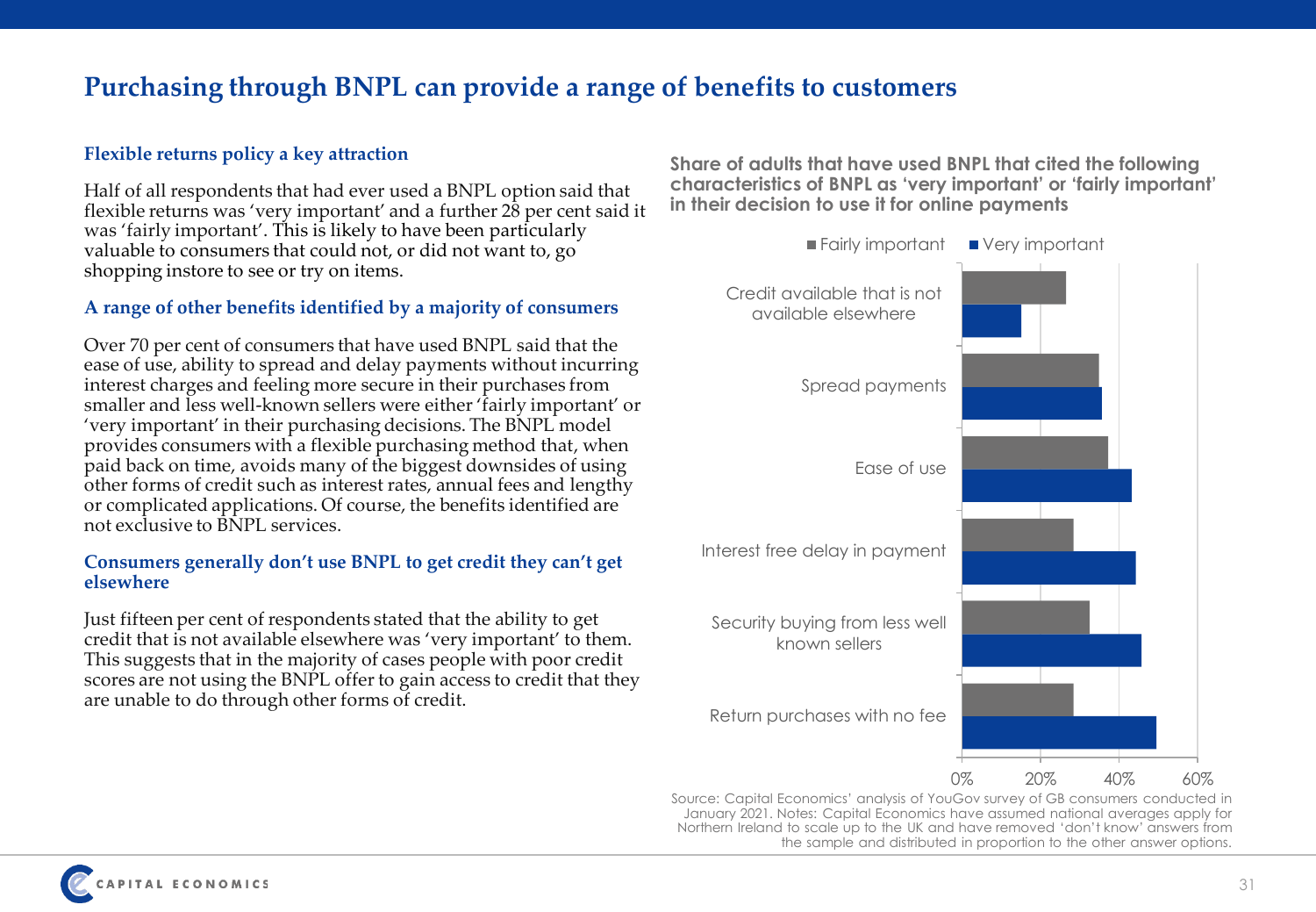### **Ability to delay and/or spread payments can help consumers to manage their finances**

#### **Majority of consumers think BNPL helps them to manage their finances**

Based on analysis of the YouGov survey of consumers, we estimate that 42 per cent of adults that have previously used a BNPL service thought that the flexibility had helped them manage their finances a little and a further 22 per cent thought it had helped a lot.

For those respondents for which we could identify a provider, almost 80 per cent said it had 'helped a little' or 'helped a lot'. Just seven per cent said that it had not helped at all.

### **Many customers do not need the credit but enjoy other benefits**

Based on asking consumers what they would have done if BNPL option had not been available, we estimate that two thirds of the value of purchases made through BNPL in the past year would have been made regardless of the option to defer payment through a BNPL service.

Capital Economics estimates that around one third would have been made without using any other source of credit, suggesting that these customers use the service to enjoy the benefits that it provides but have no financial necessity to use it. A further one third would have been made using means including other types of credit and borrowing from friends and family.

**Share of users of BNPL by the extent to which they think that it helped them manage their finances**

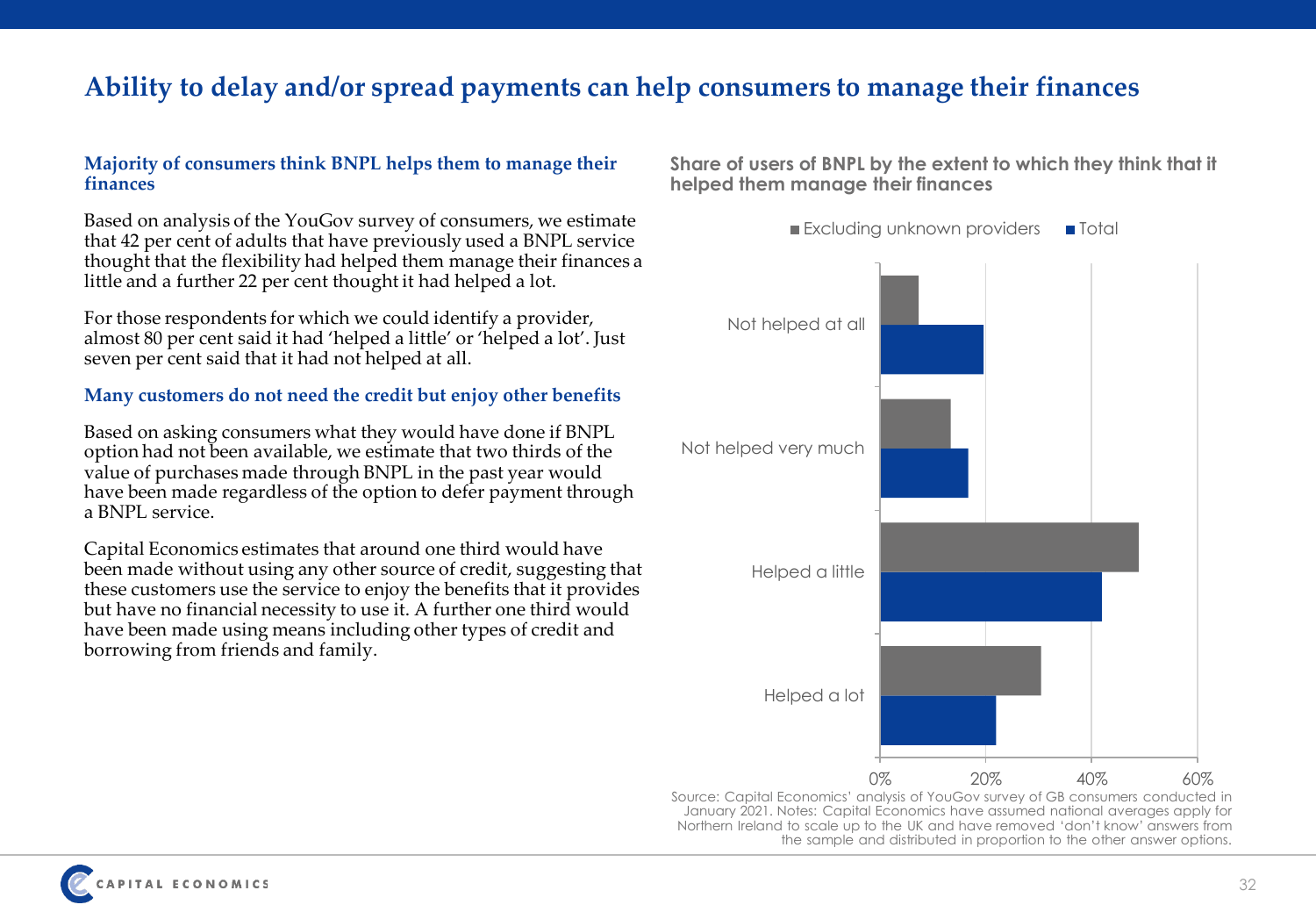### **BNPL provides confidence to some consumers to purchase from unknown sellers**

#### **Some shoppers more confident purchasing from unknown sellers**

One benefit of purchasing goods online through a BNPL provider is that it can provide confidence in spending with smaller and less well known sellers. Some consumers are reluctant to spend on these types of retailers either through marketplaces or directly if they have to pay the money upfront. The evidence from analysis of the survey on how BNPL services impact confidence is mixed. Around 26 per cent of consumers that have previously used a BNPL option stated that they would be 'a little' or 'much' more confident purchasing using this method than otherwise. However, 23 per cent also stated that they would be less confident.

The positive impact on confidence is more evident for consumers surveyed for which we know the BNPL provider that they used. For this group, 48 per cent were 'a little' or 'much' more confident compared to 13 per cent that were 'a little' or 'much' less confident.

#### **Electrical, household and fashion products are most popular**

The most common type of products purchased through BNPL from new sellers to the customer were electrical and technological. Around 28 per cent of adults that have used the service had bought something in this category. Home and garden and fashion products were the next most popular; nineteen per cent of adults who used BNPL to purchase from sellers they hadn't purchased from before, bought products in these categories.

When assessing the responses only from respondents who identified the BNPL provider that they used, a greater share had purchased fashion items (23 per cent) and beauty items (15 per cent).

**Share of users of BNPL that have ever made a purchase from seller they haven't previously by the extent to which it makes them more confident to do so**





### **Share of users of BNPL that have spent online with sellers that they hadn't previously bought from, by type of product**



Source: Capital Economics' analysis of YouGov survey of GB consumers conducted in January 2021. Notes: Capital Economics have assumed national averages apply for Northern Ireland to scale up to the UK and have removed 'don't know' and 'not applicable' answers. Lower chart does not add to 100% as respondents could pick more than one option.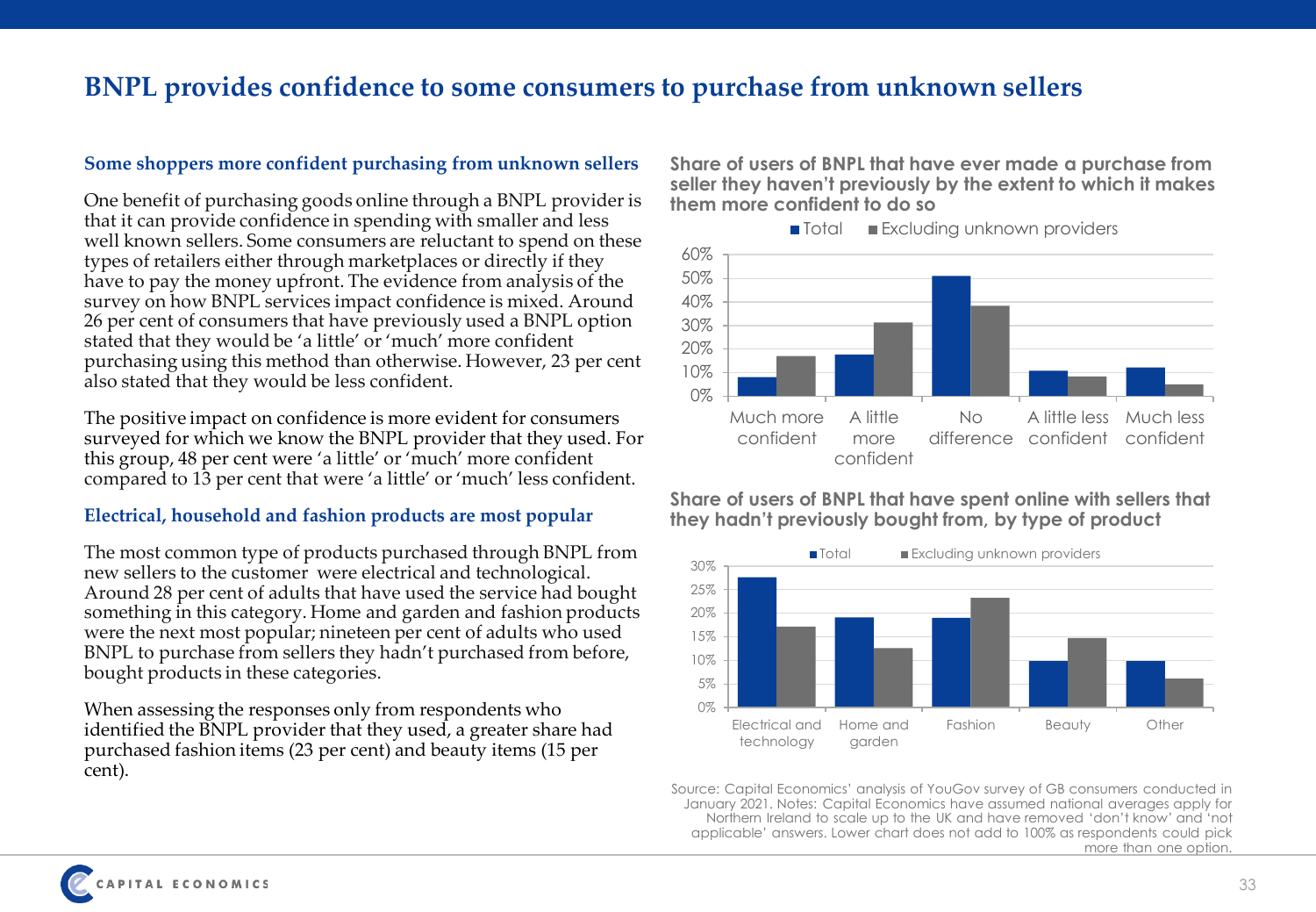## **Credit card spending is the most common alternative to BNPL**

### **Credit cards are the most popular alternative**

Our analysis of the YouGov survey suggests that 22 per cent of the value of spending using BNPL in the past year would have been done using other, potentially more costly, forms of credit if there was not a BNPL option available. For those consumers who would use another form of credit, almost 70 per cent said that they would have used a credit card instead. Over twenty per cent said they would have used an overdraft and twelve per cent said they would have used a bank loan. Five per cent said that they would have used payday loans. The picture was similar when consumers were asked about the types of credit they would consider in the future if BNPL was not available, outside of those who said they would not use an alternative.

### **Shifting spending away from other forms of credit saves on costs**

Using interest free options to purchase goods online can reduce costs compared to other forms of credit. There is no blanket comparison as products differ widely in terms of interest rate charges and other fees and penalties. Most credit cards will charge interest on outstanding debt, although often with interest free periods initially when the card is taken out or if the full balance is repaid every month. Bank loans and overdrafts also generally charge interest. In addition, there are potential fees when payments are missed.

We have compared the cost of using a BNPL service to using a credit card. This is an illustrative calculation assuming that the BNPL payment is paid back on time after two months and the credit card payment is paid back after two months, with the minimum fee paid after one month. On this basis, and accounting for the share of debt on interest free credit cards, £4.1 billion of spending would incur £76 million of interest charges on credit cards that would not otherwise of have been incurred using an interest free BNPL service. **Share of those who stated they would have made payments with another form of credit if BNPL was not available by type of credit**



**Share of users of BNPL that would consider the following options as alternatives if BNPL was not available in the future**



Source: YouGov survey of GB consumers conducted in January 2021. Notes: Capital Economics have assumed national averages apply for Northern Ireland to scale up to the UK and have removed 'not applicable' answers. Does not add to 100% as respondents could pick more than one option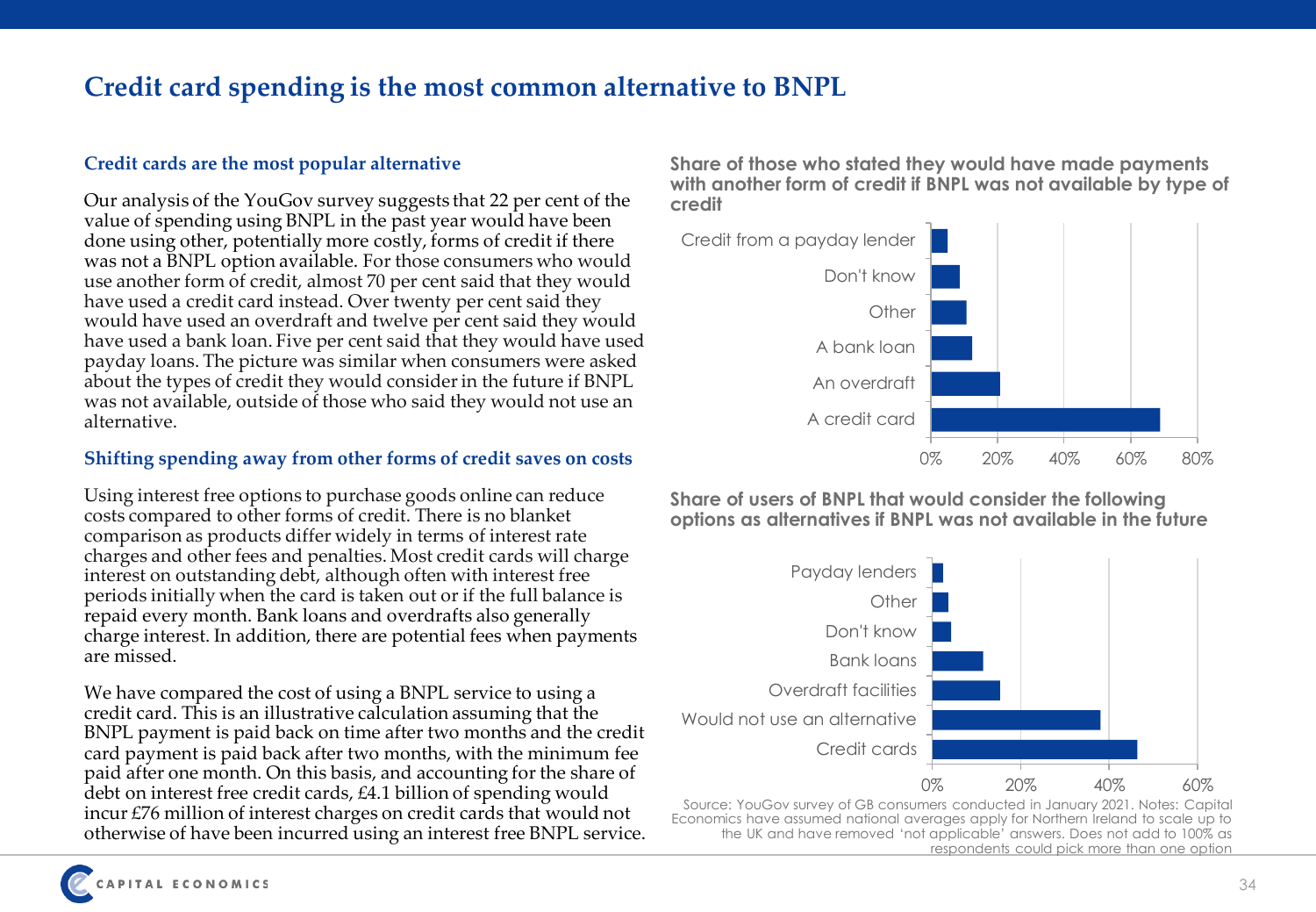### **Providers need to ensure that consumers can afford the purchases they make**

#### **There are risks for consumers**

As with other forms of credit, there are risks to the consumer and the BNPL industry in the UK needs to manage these appropriately. Like borrowing from incumbent credit providers, new BNPL services can lead to financial difficulties if not managed appropriately. The method of payment allows consumers to defer and spread their costs, but they still need to pay back the balance at some point in time. Missed payments can result in additional fees, difficulties in repayment and adverse credit scores. In 2020, a survey from CouponFollow, a site providing coupon codes for online purchases, suggested that interest rates and missed payments were the most frequent issues identified.<sup>12</sup>

#### **BNPL does not contribute to financial difficulties for most consumers**

Our survey of consumers found that 71 per cent of adults who had ever used BNPL had not got into any of a wide range of financial difficulties as a result, including late payment charges, the need to borrow elsewhere or default.

The most commonly cited difficulty was late payments. Around eight per cent of adults that have used BNPL said that it had led to late payment charges on either their BNPL credit or on other types of credit such as credit cards, overdrafts or personal loans. These results vary depending on the BNPL provider used, with some companies not imposing fees or interest charges on late payments. A separate survey by Compare The Market found that nine per cent of adults have missed a payment in the past 12 months, compared to thirteen per cent recorded in December 2019.<sup>13</sup> We have not found comprehensive data to compare this to other payment options such as credit cards, personal loans or Payday loans but financial difficulties related to credit is not an issue unique to BNPL.

### **Areas of focus for BNPL providers**

The BNPL sector in the United Kingdom is relatively new and fast growing, with many new entrants and start-ups emerging to try to gain market share. As a fledgling industry, it is unsurprising that the market is far from uniform. There are differences in the offer to consumers and the standards and practices deployed.

With many providers available it can be confusing for consumers and there needs to be clarity and transparency on the terms (interest rates, any late fees, payment schedule etc.) that they are committing to when opting for a BNPL service.

In addition, there are differences between providers on a range of factors that impact the risk to consumers:

- The eligibility checks that are carried out to determine whether a customer can pay for the purchase
- Payment schedules some providers require payment weekly, every two weeks or monthly
- Fees and interest
- Levels of consumer protection relating to the quality of the product, right to return purchase or help available for unexpected financial hardship
- The complaint handling process

.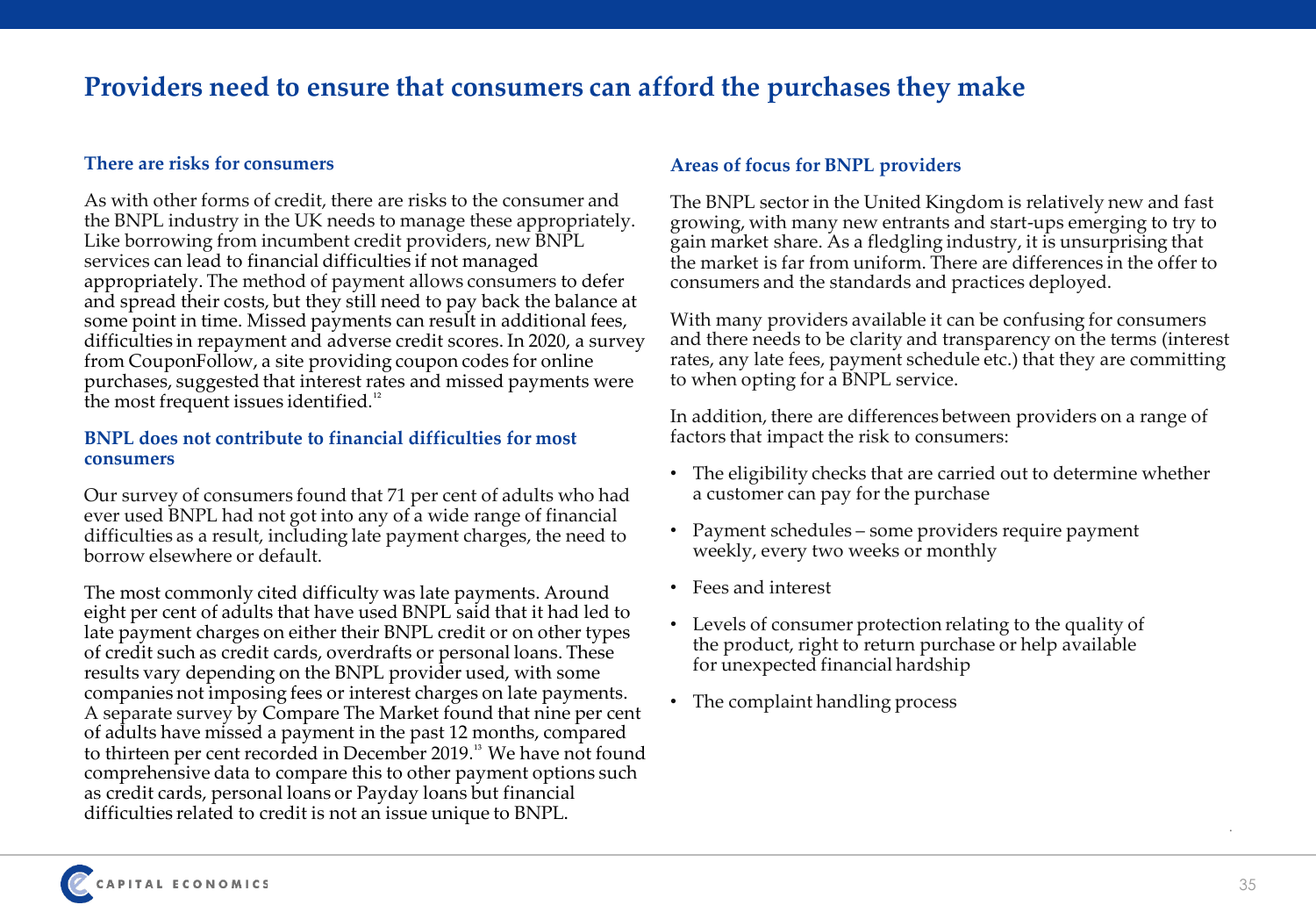## **Retailers need to adapt to the new world of online and digital payments**

### **There are costs for retailers to weigh against the benefits**

BNPL companies charge a fee to retailers for processing payments. This typically comes in the form a percentage of the sale plus a fixed transaction fee. It is difficult to get like for like comparisons of BNPL fees versus different payment methods because of a lack of public data, differences in how the fees are structured and hidden fees such as minimum monthly fees or PCI compliance costs. For BNPL, the fee varies by provider and retailer, generally ranging from two to six per cent of the purchase amount while the flat fee can amount to around 20 pence per transaction.<sup>14</sup> In comparison, a typical credit card rate ranges between one and three per cent plus one to three pence authorisation fee.<sup>15</sup> In addition to the costs of the transaction, a high rate of returned items can add to retailers' costs.

### **Lack of clarity can negatively impact customer experience**

As well as being a risk to the consumer, a lack of information and clarity on BNPL adoption by retailers can negatively impact consumers' perceptions. There can be confusion at different points in the process relating to the eligibility/credit checks that will be carried out, the applicable interest rates, any fees payable and the repayment schedule at different points in the process.

#### **Fraud is an issue for online payment providers**

Identity theft, which happens when fraudsters access enough information about someone's identity to commit identity fraud, is an issue which affects the retail industry and is not unique to BNPL purchases. It is estimated that the total fraud losses on UK issued debit and credit cards was £620 million in 2019.<sup>16</sup> We have not found any reliable data in order to compare the extent of this activity between different payment methods.

However, knowledge of fraudulent activity could be damaging to the reputation of the BNPL provider and the retailer, as well as the individual who has their identity stolen.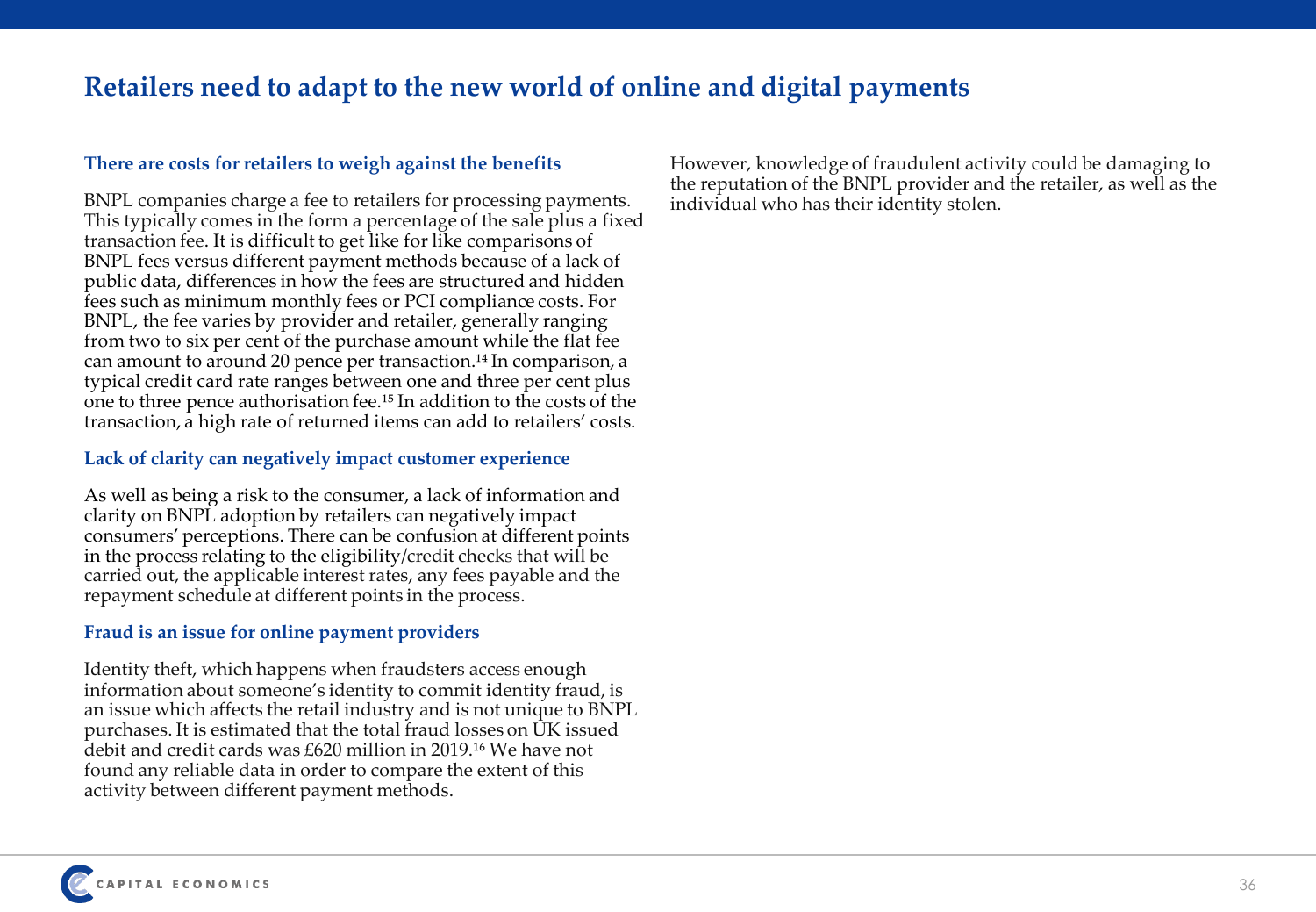## **Bibliography**

- 1. Finextra, 'BNPL expected to double market share in UK e-commerce within the next four years' [website], 24 February 2021, <https://www.finextra.com/newsarticle/37540/bnpl-expected-to-double-market-share-in-uk-e-commerce-within-the-next-four-years> (accessed 3 March 2021)
- 2. UK Finance, 'UK Payments Market Summary 2020', June 2020, [https://www.ukfinance.org.uk/system/files/UK-Payment-Markets-](https://www.ukfinance.org.uk/system/files/UK-Payment-Markets-Report-2020-SUMMARY.pdf)Report-2020-SUMMARY.pdf, (accessed 21 January 2021).
- 3. Money expert, Millennials and credit cards [website], <https://www.moneyexpert.com/credit-cards/millennials-and-credit-cards/>, (accessed 27 January 2021).
- 4. Finder, Amelia Glean, Finder, 'Instant hit: The rise and rise of buy now, pay later, August 2020', (accessed 27 January 2021).
- 5. The Ascent, Study: Buy Now, Pay Later Services Growing Quickly Among U.S. Consumers [website], 20 July 2020, <https://www.fool.com/the-ascent/research/buy-now-pay-later-statistics/>, (accessed 27 January 2021).
- 6. Nicki Bourlioufas, Morningstar, BNPL growth trajectory intact despite regulator report (website), 23 Nov 2020, [https://www.morningstar.com.au/learn/article/bnpl-growth-trajectory-intact-despite-regulat/207507,](https://www.morningstar.com.au/learn/article/bnpl-growth-trajectory-intact-despite-regulat/207507) accessed February 2021
- 7. Financial Review, James Eyers, Credit cards slump as customers shift to buy now, pay later [website], 12 May 2020, [https://www.afr.com/companies/financial-services/credit-cards-slump-as-customers-shift-to-buy-now-pay-later-20200512-p54s4z,](https://www.afr.com/companies/financial-services/credit-cards-slump-as-customers-shift-to-buy-now-pay-later-20200512-p54s4z) (accessed 27 January 2021).
- 8. Experian, Stefan Lembo Stolba, Millennials vs Baby Boomers: Who Has More Credit Cards?, 13 February 2020, [website], <https://www.experian.com/blogs/ask-experian/research/millennials-vs-baby-boomers-who-has-more-credit-cards/>, (accessed 27 January  $2021$ ).
- 9. [Federation of Small Business, 'FSB Voice of Small Business Index Quarter 4 2020', February 2021,](https://www.fsb.org.uk/resource-report/sbi-q4-2020.html) https://www.fsb.org.uk/resourcereport/sbi-q4-2020.html, (accessed 22 February 2021)
- 10. UK Finance, 'UK Payments Market Summary 2020', June 2020, [https://www.ukfinance.org.uk/system/files/UK-Payment-Markets-](https://www.ukfinance.org.uk/system/files/UK-Payment-Markets-Report-2020-SUMMARY.pdf)Report-2020-SUMMARY.pdf, (accessed 21 January 2021).
- 11. [Finder, Georgia-Rose Johnson, Buy now pay later \(BNPL\) statistics 2020](https://www.finder.com/uk/buy-now-pay-later-statistics) [website], 16 October 2020, https://www.finder.com/uk/buynow-pay-later-statistics, (accessed 21 January 2021).